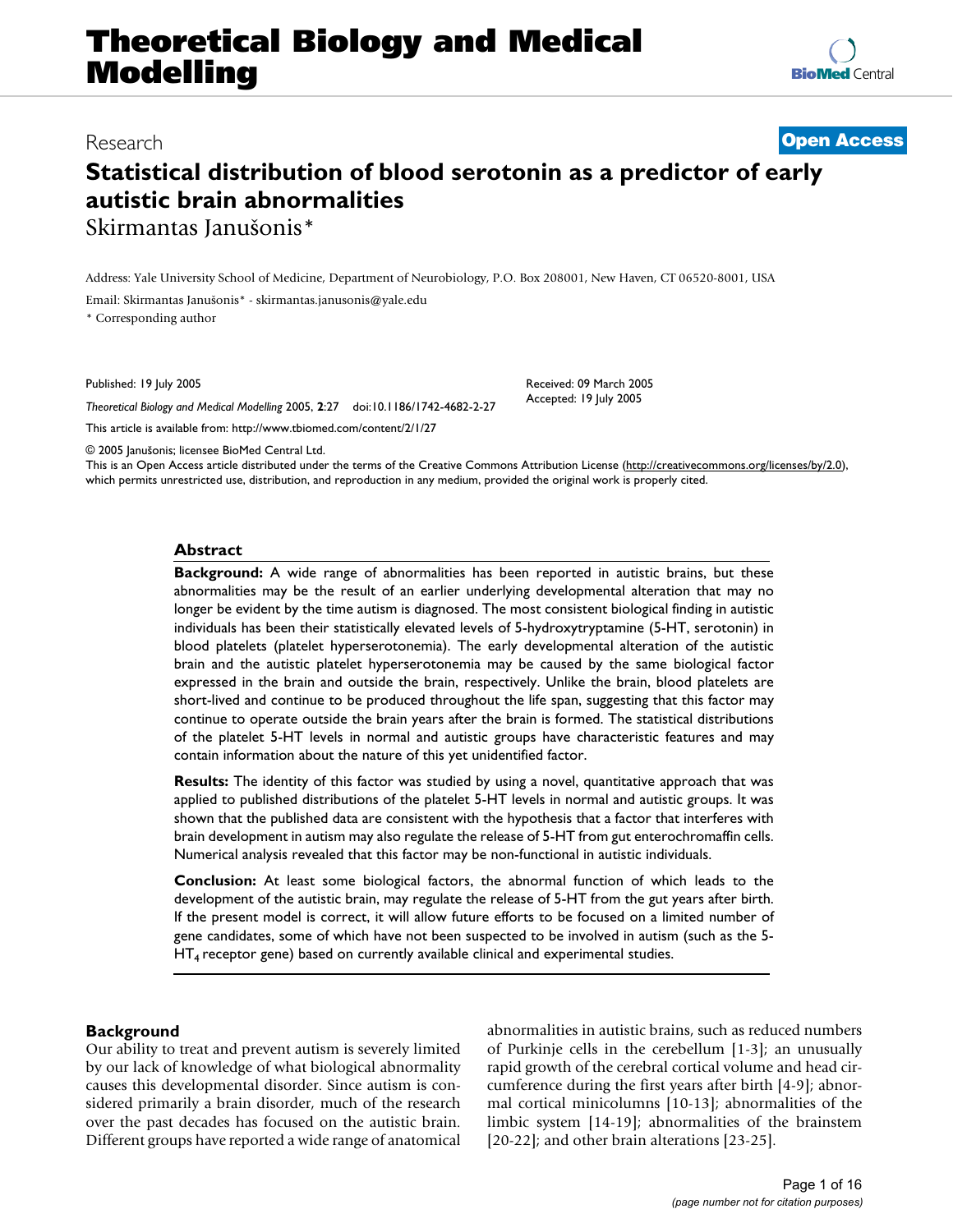Considering the complexity of brain development and its highly dynamic nature, these abnormalities may be the result of a long, complex chain of events. The original abnormality that caused them may occur early in development [26] and may be no longer obvious by the time autism is diagnosed. For example, an autistic-like loss of Purkinje cells may be caused by a mutation of the *toppler* gene, which causes severe ataxia in mice and appears to be irrelevant to autism [27]. *Post-mortem* analysis of younger autistic brains is not an option, because it is usually not clear until age 2 or 3 which brains are autistic and which are not.

Fortunately, evidence suggests that at least one biological factor that causes the development of the autistic brain has a different function outside the central nervous system (CNS), where it continues to operate well into childhood and perhaps even into adulthood. Since the early 1960s, the most consistent biological finding in autistic individuals has been their statistically elevated serotonin (5 hydroxytryptamine, 5-HT) levels in blood platelets, or platelet hyperserotonemia [28-33]. Unlike many of the reported alterations in the brain, this finding has been replicated numerous times by different groups, some of which have used large numbers of subjects. According to Anderson [33], "the platelet hyperserotonemia of autism [...] is generally considered to be one of the more robust and well-replicated findings in biological psychiatry". The main reason why we have not capitalized on this major finding is that we have not been able to understand its origin or its relation to the brain.

It is unlikely that the autistic platelet hyperserotonemia is induced by the brain. The human blood-brain barrier (BBB) becomes mature around one year after birth, if not earlier [34,35], and is virtually impenetrable to 5-HT. Tryptophan, a 5-HT precursor, can cross the BBB, but tryptophan levels do not appear to be altered in autistic individuals [36]. Unlike the anatomy of the mature brain, platelet 5-HT levels should be actively maintained, because the half-life of platelets is only a few days [37,38]. This suggests that the factor that causes the platelet hyperserotonemia continues to be functionally active years after birth.

The statistical distribution of platelet 5-HT levels in normal and autistic groups has certain characteristic features [31], but only recent studies have attempted to describe them in detail [39,40]. These distributions are likely to contain information about the underlying processes controlling platelet 5-HT levels and, therefore, may help identify the factor that causes the platelet hyperserotonemia of autism. This same biological factor may be active during brain development (not necessarily in the same role), but there its identity may be obscured by the final complexity



#### **Figure 1**

**A biological factor that causes autism may have a dual function**. A factor that causes autism (shown in red) may be expressed (1) in the CNS, where it plays a role in the early development of the brain, and (2) outside the CNS, where it participates in processes that determine the 5-HT levels in blood platelets. The "central" and "peripheral" 5-HT systems are separated by the blood-brain barrier (BBB) that matures after birth. It is usually not clear until age 2 or 3 whether the brain is autistic (black box). By that time, the factor has altered numerous developmental processes in the brain and may no longer be obvious. This same factor continues to operate years after birth outside the CNS, where it maintains higher than normal 5-HT levels in blood platelets. In contrast to the brain, blood platelets are short-lived and continue to be produced throughout the life span.

of a several-year-old autistic brain (Fig. 1). In the present study, published distributions of blood 5-HT levels are analyzed by a novel, quantitative approach that may help trace early, experimentally undetectable brain abnormalities leading to autism.

#### **Results**

#### *Basic model*

The origin of the platelet hyperserotonemia of autism cannot be understood unless a certain model of the underlying physiological processes is accepted – whether it is an implicit model that is not clearly stated, a model described in words, or a mathematical model. One advantage of mathematical modeling is that it requires a clear description of all relevant interactions among the components of the system. Its greatest disadvantage is that sometimes clear-cut choices have to be made where experimental data may suggest a few possible alternatives. In this section I introduce a model that is based on what is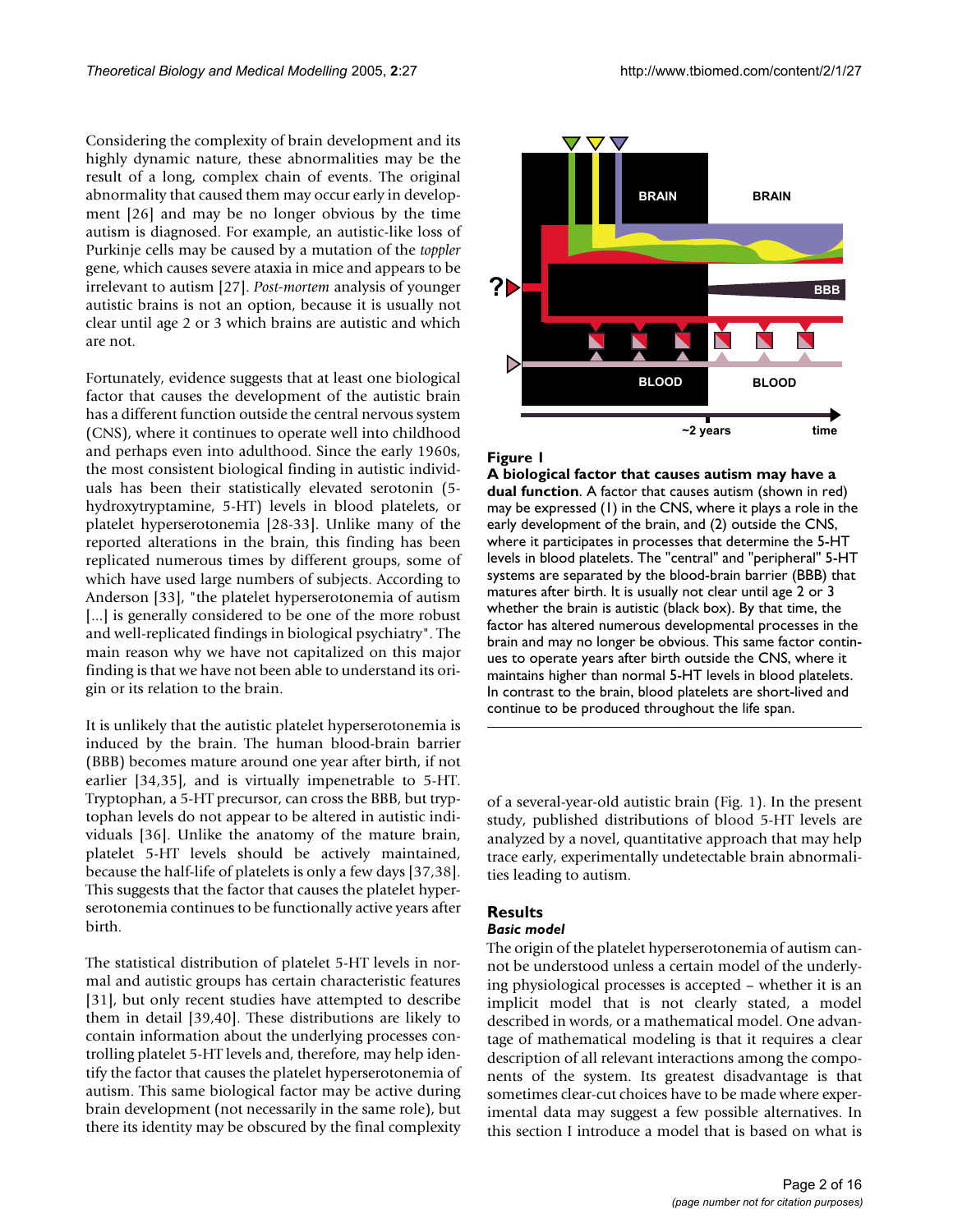known about the 5-HT circulation outside the CNS and point out two important but unresolved problems.

In search of a factor that can both cause platelet hyperserotonemia and alter normal brain function, many recent studies have focused on the serotonin transporter (SERT) that is expressed in blood platelets and brain neurons [41]. Despite early promising results [42], different groups have found little or no linkage [43] between SERT polymorphisms and autism in various ethnic groups [40,44- 47]. I have recently proposed [48] that the factor that interferes with brain development in autism may also regulate the release of 5-HT from gut enterochromaffin (EC) cells, the main source of blood 5-HT [36,49,50]. First, this hypothesis assumes that EC cells can monitor (directly or by way of gastrointestinal neurons) the 5-HT levels in the surrounding extracellular space and can decrease or increase their 5-HT release accordingly. Similar control mechanisms have long been suspected in the brain, where serotonergic neurons express 5-HT autoreceptors [51,52]. Second, the levels of extracellular 5-HT in the gut wall are assumed to be at equilibrium with the levels of free 5-HT in the arterial blood. While the baseline extracellular levels of 5-HT in the gut wall have not been precisely measured, the estimated levels of free 5-HT in the arterial blood appear to be comparable to the extracellular 5-HT levels in the brain [51,53], which expresses some of the same 5-HT receptors as the gut [51,54-57].

This hypothesis can be cast in a mathematical form. Suppose that EC cells indirectly monitor the levels of free 5- HT that arrives in the gut with the arterial blood, compare these levels with the expected 5-HT levels, and adjust their 5-HT release to a new value  $(R_{n+1})$ , using a pre-set release value  $(R_C)$  as the reference point. The strength (gain) of this adjustment is controlled by a factor  $\alpha$ , which is hypothesized to be different in normal and autistic individuals. After the blood leaves the gut, a large proportion ( $γ$ ) of the free 5-HT is quickly removed by the liver, lungs and other organs that express SERT and monoamine oxidases (MAOs) [58-62]. The numerical value of  $\gamma$  is likely to vary from individual to individual, because the SERT and MAO genes have a number of polymorphic variants distributed in the population [40,45,46,63-66]. Therefore, γ is considered to be a random variable with a known probability distribution. The model can then be described by the following system of equations:

$$
\frac{R_{n+1} - R_C}{R_C} = \alpha \frac{F_C - (1 - \gamma)F_n}{F_C},
$$
\n
$$
F_{n+1} = (1 - \gamma)F_n + R_{n+1},
$$
\n(2)

Where  $(1 - \gamma)F_n$  is the flux of free 5-HT that enters the gut with the arterial blood,  $F_C$  is the pre-set ("expected") flux,

and  $F_{n+1}$  is the flux of free 5-HT that exits the gut ( $\alpha \ge 0$ ,  $0 \le \gamma \le 1$ ,  $F_C > 0$ ,  $R_C > 0$ ). In the model, the 5-HT release from EC cells does not include the 5-HT that is used for local signaling and is rapidly removed by local gastrointestinal epithelial and neural cells expressing SERT [54,67,68]. This 5-HT could be included in the model, together with the local clearance rate, if estimates of these parameters were available.

It is thought that little free 5-HT is taken up by blood platelets, before most of it is removed by the liver, lungs and other organs [53,60]. Also, it has been suggested that platelet 5-HT levels may depend on the levels of free 5-HT in the blood almost linearly [53]. Then, at the steady state, *F<sub>n + 1</sub>* = *F<sub>n</sub>* ≡ *F* and  $R_{n+1}$  =  $R_n$  ≡ *R* for any *n*, and platelet 5-HT levels are

$$
ser(\alpha, \gamma) \equiv K(1-\gamma)F = \frac{KF_C R_C(\alpha+1)(1-\gamma)}{R_C\alpha(1-\gamma) + F_C\gamma},
$$
\n(3)

where  $K > 0$  is a constant.

Note that *ser*(α, γ) is a decreasing function of γ. Also, at the steady state,

$$
R = \gamma F. \qquad (4)
$$

It should be emphasized that the mathematical simplicity of equations (1) and (2) in no way implies that the biological regulation of 5-HT release in the gut is simple. The human gut is a remarkably complex organ that uses a wide range of neurotransmitters and that may have at least as many neurons as the spinal cord [50]. Nevertheless, recent studies suggest that complex biological systems, such as brain neurons, can be "actively linear" [69], meaning that sophisticated biological mechanisms may act on intrinsically non-linear physical processes to produce quantitative relationships that are mathematically linear.

The dependence of platelet 5-HT levels on  $\alpha$  and  $\gamma$  is plotted in Figure 2, where the numerical values of  $F_C$  and  $R_C$ are taken from previously published experimental and theoretical studies [48,53,70], and where the regulation of the 5-HT release from EC cells is assumed to be less than fully functional in autistic individuals (note the low  $\alpha$ value). A key feature of this dependence is that, in normal individuals, platelet 5-HT levels remain low with any  $\gamma$ whereas in autistic individuals these levels may be normal or higher than normal depending on the individual's γ. This dependence captures one of the most puzzling properties of the autistic distribution of platelet 5-HT levels, which always overlaps with the control (normal) distribution, but always includes individuals whose 5-HT levels are higher than normal [31]. It may also explain why the SERT and MAO genes may appear to be linked with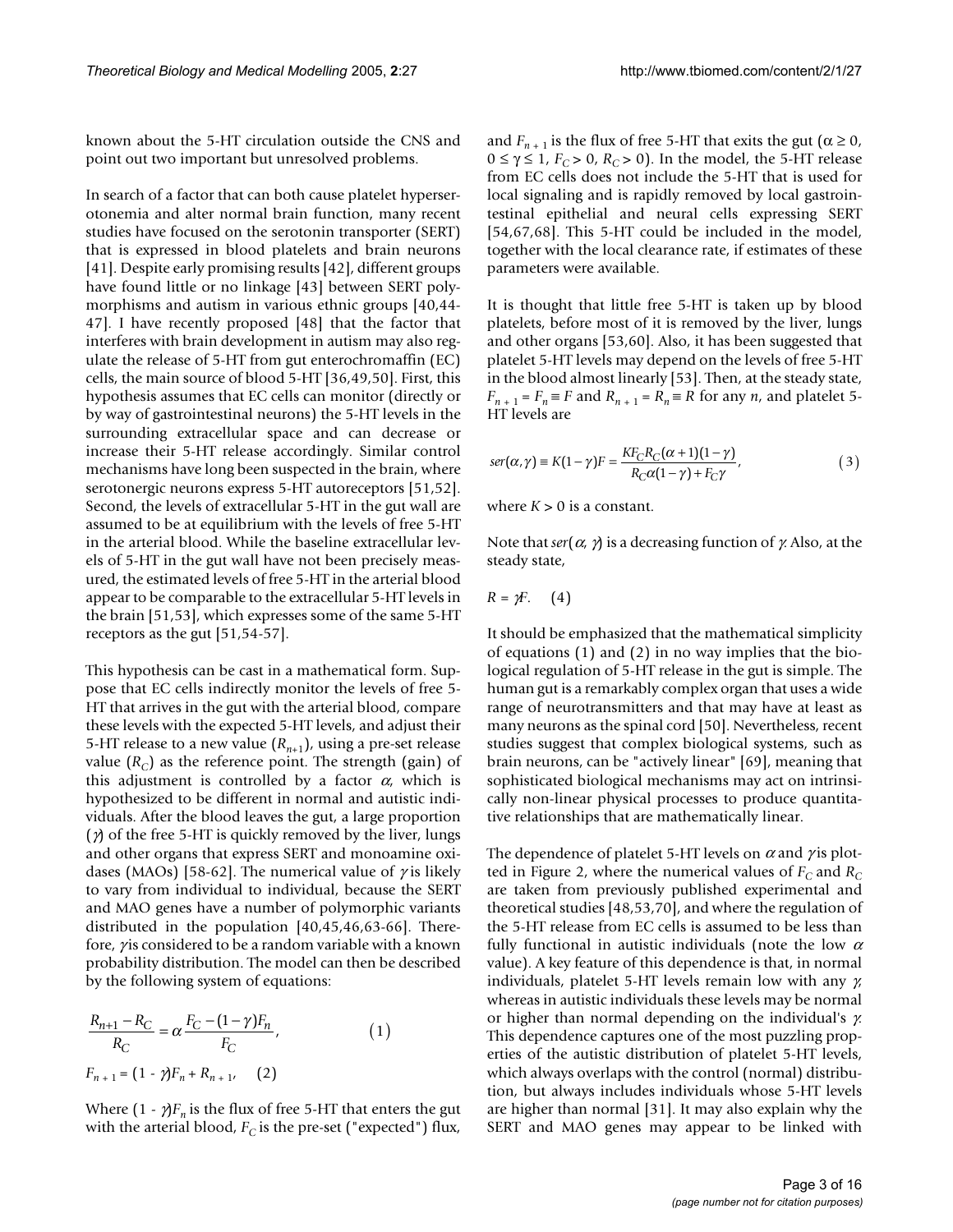

#### **Figure 2**

**Platelet levels as a function of**  $\alpha$  **and**  $\gamma$  **Platelet 5-HT levels, ser(** $\alpha$ **,**  $\gamma$ **), plotted as a function of**  $\alpha$  **(the factor regulating 5-HT** release from EC cells) and  $\gamma$  (the rate of 5-HT clearance by the liver, lungs, and other organs). This relationship is described by equation (3), where K is a constant. Note that if  $\alpha$  is normal (high), platelet 5-HT levels stay low with any  $\chi$  but if  $\alpha$  is autistic (low), individuals with a low  $\gamma$ become hyperserotonemic. The black circles mark the points whose coordinates are independent of  $\alpha$  and are  $\gamma^* = R_C/(R_C + F_C)$  and  $\text{ser}(\alpha, \gamma^*) = KF_C$ . Note in equations (1) and (2) that  $R = R_C$  if and only if  $\gamma = \gamma^*$ , so the distribution of  $\gamma$  is likely to contain  $\gamma^*$ . This guarantees that the distributions of the 5-HT levels in normal autistic groups will always overlap, as observed in clinical studies. For illustrative purposes, the normal and autistic values of  $\alpha$  were arbitrarily set at 0.20 and 0.02, respectively. These are realistic values, as follows in the text. The other parameter values were taken from published studies [48, 53, 70] and were  $F_c$  = 210 ng/min and  $R_c$  = 3000 ng/min.

autism but may not actually cause it. As shown in Figure 2, a low  $\gamma$  is a necessary but not sufficient condition for the platelet hyperserotonemia to occur. Given a low  $\gamma$  the platelet hyperserotonemia will occur only in those individuals whose regulation of the 5-HT release from EC cells is compromised (i.e., they are autistic and have a low  $\alpha$ ). It follows then that  $\gamma$  acts only as a modifier of platelet 5-HT levels, and that the statistical distribution of  $\gamma$  may be the same in normal and autistic populations. Assuming an individual's  $\gamma$  value is determined, at least in part, by

his/her variants of the SERT and MAO genes expressed in the liver, lungs and other organs, normal and autistic populations may have similar distributions of SERT and MAO polymorphisms. This assumption is supported by recent studies [40,45-47,63,64].

Two potentially contentious decisions were made in the model. First, the exact levels of free 5-HT in the blood remain a debated issue. While a number of studies have found "low" but consistently measurable levels of free 5-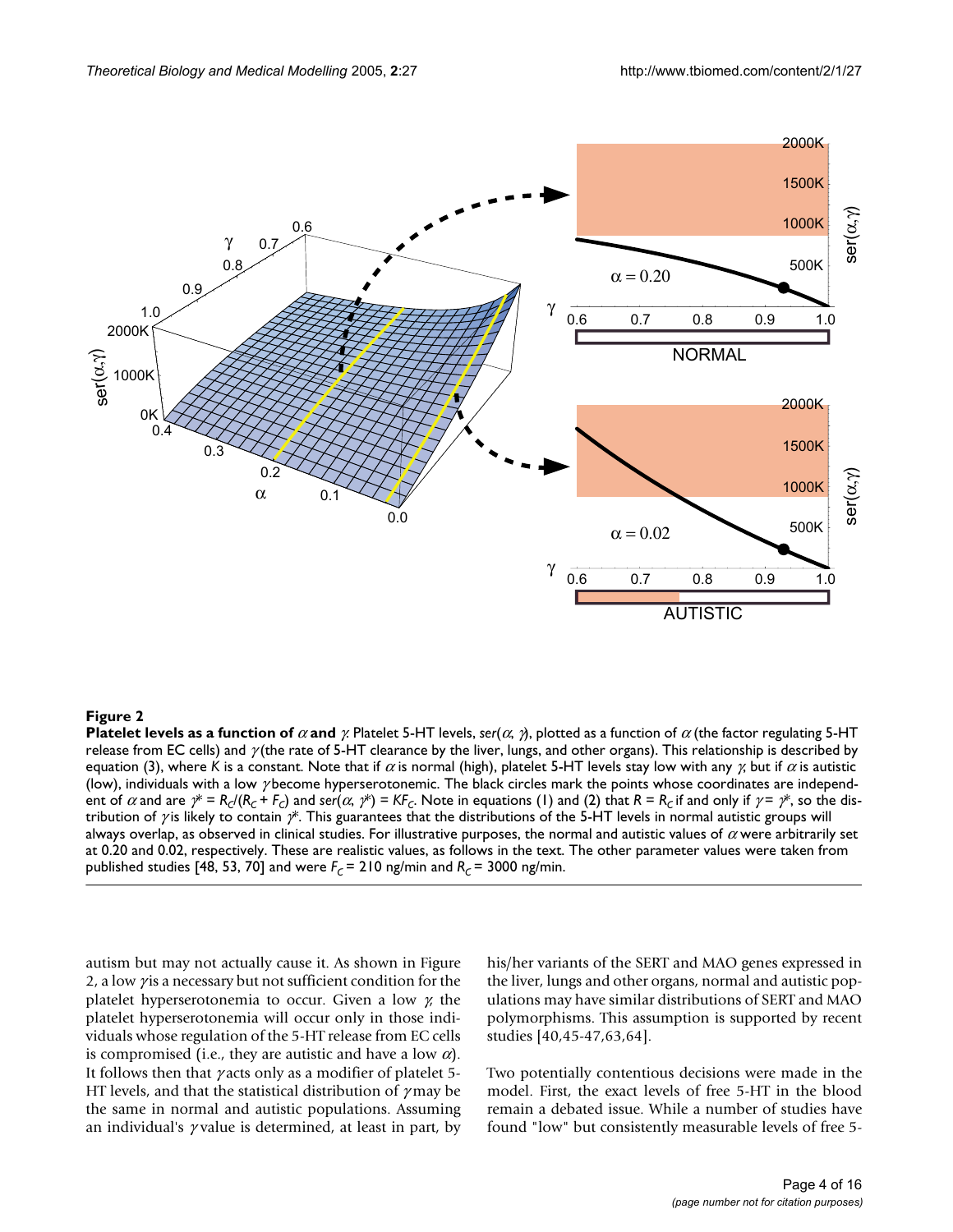HT in the human blood [53,70,71], Chen et al. [72] have suggested that the concentration of free 5-HT in the blood may be negligible, since these researchers have detected virtually no 5-HT in the whole blood of SERT-deficient mice whose blood platelets cannot take up 5-HT. Second, the model assumes that virtually all of the 5-HT stored in blood platelets is taken up by them after the lungs, liver, and other organs have cleared a large proportion of the 5- HT released by the gut. While evidence exists this may be the case [53,60], not all researchers agree. One could conceivably take into account both of these views by setting

$$
ser(\alpha, \gamma) \equiv K_1 F + K_2 (1 - \gamma) F
$$

or, in a more general form,

$$
ser(\alpha, \gamma) = \int_{0}^{1} K(\omega)(1 - \omega \gamma) F d\omega,
$$

where  $K_1$ ,  $K_2 \ge 0$  are constants and  $K(\omega)$  is a function. However, this would require more detailed information about the dynamics of the 5-HT uptake by platelets, which is not currently available [31].

#### *Distributions generated by the model*

While the model (Fig. 2) appears to capture some of the key characteristics of the reported platelet 5-HT levels, it remains unclear whether it would produce similar results if  $\alpha$  and  $\gamma$  took on other numerical values. The regulation of the 5-HT release in EC cells is poorly understood and no experimental estimates for the parameter  $\alpha$  are available. Is it actually lower in autistic individuals? Likewise, how reasonable is it to suppose that the distribution of  $\gamma$ is the same in normal and autistic groups? Importantly, would the model produce consistent numerical values of parameters if different experimental studies were used?

To answer these questions, one may consider the basic framework of the model to be correct, but make no *a priori* assumptions about the values of the parameters (with the exception of those that are experimentally known) or about their differences in normal and autistic individuals. Then the unknown parameters of the model may be allowed to vary in the numerical space until the statistical distributions of 5-HT levels produced by the model closely match those reported in actual clinical studies. In order to be able to do this, one first has to find the theoretical statistical distributions of platelet 5-HT levels produced by the model.

The exact population distribution of  $\gamma$  is unknown, but its mean value is likely to be close to one [60]. Since SERT gene polymorphisms may occur with comparable frequencies [73], the statistical distribution of  $\gamma$  in a population can be approximated by a continuous uniform distribution on the interval [*a*, *b*] with the probability density function

$$
f_{\gamma}(x) \equiv \frac{dP(\gamma \le x)}{dx} = \frac{1}{b-a}, \text{ where } 0 \le a \le x \le b \le 1. \tag{5}
$$

It can be shown from equations (3) and (5) that the probability density function of platelet 5-HT levels then is

$$
f_{ser}(\alpha, x) = \frac{dP(ser(\alpha, \gamma) \le x)}{dx} = \frac{KF_C^2 R_C(\alpha + 1)}{(b - a)[x(R_C\alpha - F_C) - K_C R_C(\alpha + 1)]^2}.
$$
 (6)

The theoretical population mean  $\mu_{\text{ser}}(\alpha, a, b)$  and variance  $\sigma_{\textit{ser}}^2$  ( $\alpha$ ,  $a$ ,  $b$ ) of platelet 5-HT levels follow immediately:

$$
\mu_{ser}(\alpha, a, b) = \int_{ser(\alpha, b)}^{ser(\alpha, a)} x f_{ser}(\alpha, x) dx =
$$
  
=  $KE_C R_C(\alpha + 1) \left( \frac{F_C}{(b - a)U^2} \ln \frac{bU + R_C \alpha}{aU + R_C \alpha} - \frac{1}{U} \right)$  (7)

and

$$
\sigma_{ser}^{2}(\alpha, a, b) = \int_{ser(\alpha, b)}^{ser(\alpha, a)} x^{2} f_{ser}(\alpha, x) dx - (\mu_{ser}(\alpha, a, b))^{2} =
$$
  

$$
= K^{2} F_{C}^{4} R_{C}^{2}(\alpha + 1)^{2} \left( \frac{1}{U^{2}(aU + R_{C}\alpha)(bU + R_{C}\alpha)} - \left( \frac{1}{(b-a)U^{2}} \ln \frac{bU + R_{C}\alpha}{aU + R_{C}\alpha} \right)^{2} \right)
$$
(8)

where 
$$
U \equiv F_C - R_C \alpha
$$
.

The standard deviation of platelet 5-HT levels in the population then is

$$
\sigma_{ser}(\alpha, a, b) = \sqrt{\sigma_{ser}^2(\alpha, a, b)}.
$$
 (9)

#### *Distributions reported in clinical studies*

Mean values of normal and autistic blood 5-HT levels have been reported and discussed in numerous publications [28-33]. In contrast, the precise statistical distributions of the platelet 5-HT levels in normal and autistic groups, such as their histograms (which roughly approximate their theoretical probability density functions), have so far attracted little attention. Only a few recent reports have presented more detail about the shape of these distributions. These reports are used in the following analysis:

(i) *Mulder et al.* [39] is recent and perhaps the most reliable report to date. It has used a relatively large sample of subjects whose platelet 5-HT levels are presented in histograms. The authors of this report are well-established researchers of blood 5-HT and autism. One of the co-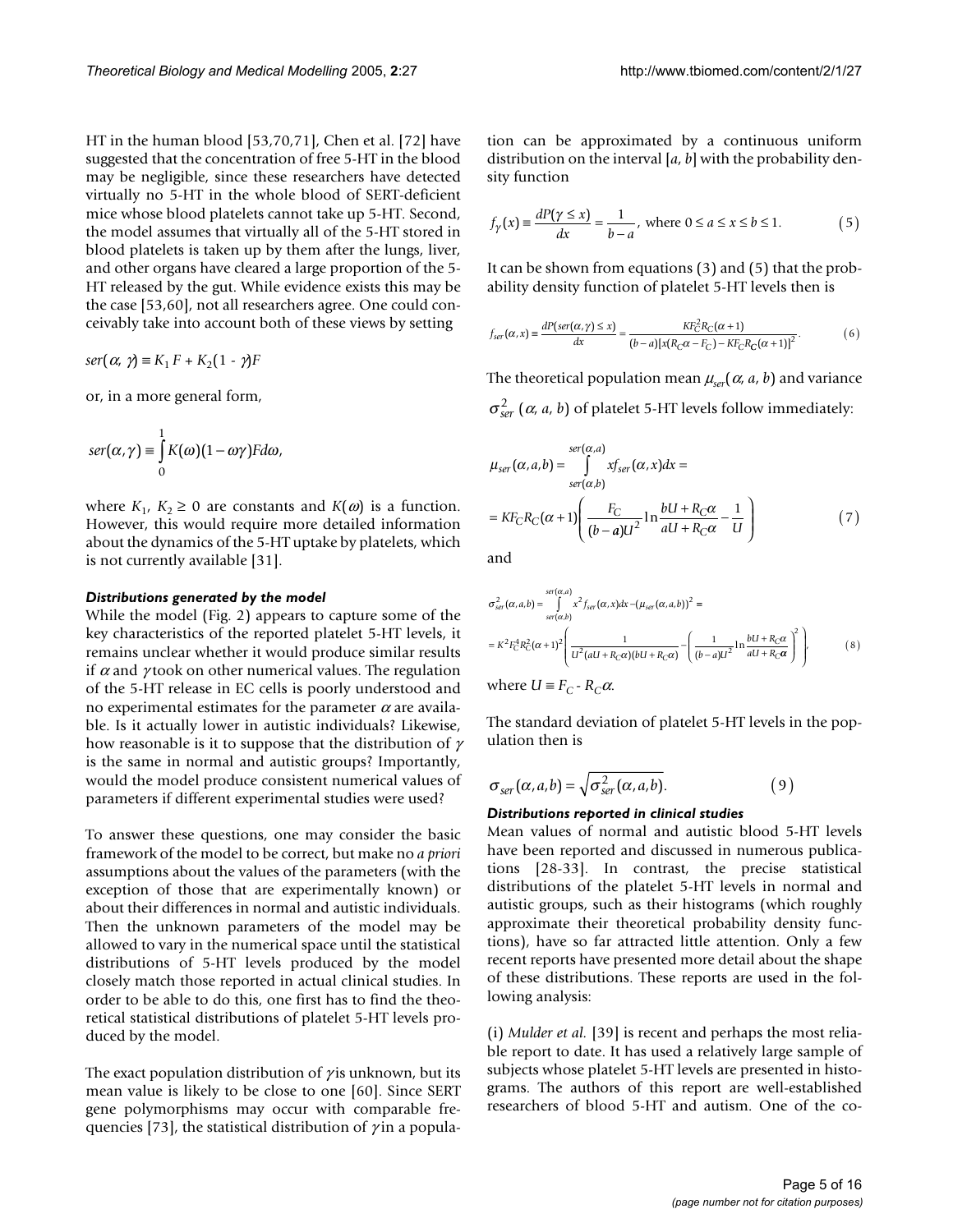| Data source          |        |     | R,   | a      |        | $\alpha_{normal}$ | $\alpha_{\text{autistic}}$ |
|----------------------|--------|-----|------|--------|--------|-------------------|----------------------------|
| Mulder et al. [39]   | 0.0170 | 105 | 2000 | 0.8060 | 0.9612 | 0.1510            | 0.0000                     |
| Coutinho et al. [40] | . 2381 | 105 | 2000 | 0.7280 | .0000  | 0.0981            | 0.0000                     |
| McBride et al. [74]  | .0952  | 105 | 2000 | 0.8006 | 0.9678 | 0.0895            | 0.0000                     |

**Table 1: Estimates of**  $F_C$ **,**  $R_C$ **,**  $a$ **,**  $b$ **,**  $\alpha_{normal}$ **, and**  $\alpha_{autistic}$ **, obtained by numerical minimization of the error function.** 

**Table 2: Predicted and observed ranges, means (<***ser***>), and standard deviations (***SD***) of platelet 5-HT levels,** *ser***(**α**,** γ**). The distribution of** γ **was assumed to be continuously uniform; the theoretical** *SD* **values given in the table can be further improved by assuming that** γ **has a beta distribution or a normal distribution (see the text). Note that, strictly speaking, the model's <***ser* **> and** *SD* **are precise**  theoretical expectations and standard deviations and, therefore, the notation  $\mu_{\text{ser}}(\alpha, a, b)$  and  $\sigma_{\text{ser}}(\alpha, a, b)$  would be more accurate (but **less convenient here).**

|                                                 | Mulder et al. [39] (nmol/109 platelets) |          |       | <b>Coutinho et al. [40]</b> (ng/10 <sup>9</sup> platelets) | McBride et al. [74] (ng/ml) |                |
|-------------------------------------------------|-----------------------------------------|----------|-------|------------------------------------------------------------|-----------------------------|----------------|
|                                                 | Model                                   | Observed | Model | Observed                                                   | Model                       | Observed       |
| $Min_{normal}$                                  | 1.42                                    | 0.67     | 0     | 66                                                         | 75                          | 85             |
| $\mathcal{M}$ a $\mathsf{x}_{\mathsf{normal}}$  | 5.57                                    | 5.67     | 598   | 676                                                        | 417                         | 449            |
| $\texttt{<}$ ser $\texttt{>}_{\sf normal}$      | 3.66                                    | 3.58     | 320   | 260                                                        | 252                         | 230            |
| $SD$ <sub>normal</sub>                          | 1.19                                    | 1.08     | 172   | 137                                                        | 99                          |                |
| $Min_{\text{autistic}}$                         | 1.37                                    | 2.33     | 0     | 50                                                         | 73                          | 120            |
| $\textit{Max}_{\textit{autistic}}$              | 8.18                                    | 8.33     | 925   | l I 25                                                     | 546                         | 567            |
| $\texttt{<}$ ser $\texttt{>}_{\text{autistic}}$ | 4.58                                    | 4.51     | 414   | 304                                                        | 294                         | 287            |
| $SD_{\text{autistic}}$                          | 1.96                                    | 1.61     | 265   | 207                                                        | 136                         | $\blacksquare$ |

authors, G.M. Anderson, has had numerous publications on the subject over the past several decades.

(ii) *Coutinho et al.* [40] have studied a large sample of subjects and presented their 5-HT levels in histograms, also explicitly listing their minimum and maximum values. However, their reported mean 5-HT levels are somewhat low, and the autistic 5-HT levels are higher than, but not significantly different from, the normal 5-HT levels.

(iii) *McBride et al.* [74] is a detailed report on the means and standard variations of platelet 5-HT levels in ethnically different groups, but the data are not presented in histogram form. Here, the minimum and maximum values of the distributions are recovered from their Figure 1, and the pooled means of the pre-pubertal children are recalculated from their Table 2.

It is important to note that these reports are the only ones presently available and, therefore, no selection bias was introduced by choosing them for the present study.

#### *Finding* α *and [***a***,* **b***] from clinical data*

In order to be able to compare the model's predictions with actual clinical reports, the numerical output of the

model has to be scaled to the units of the used experimental studies. This scaling can be done by adjusting the parameter *K* in equation (3). The studies have reported the following means of the blood 5-HT levels in their normal groups: 3.58 nmol/109 platelets [39], 260 ng/109 platelets [40], and 230 ng/ml [74]. The last number was obtained by pooling the reported pre-pubertal means of the three ethnic groups. Assuming the flux of free 5-HT to the gut is around 210 ng/min in normal individuals [48,53,70], it follows from equation (3) that

$$
K = \frac{<\text{ser}(\alpha, \gamma)>}{<\frac{1-\gamma}{F}>} \approx \frac{<\text{ser}(\alpha, \gamma)>}{210ng/min},\tag{10}
$$

where <...> denotes experimentally obtained means. Now we can calculate the approximate *K* values for each of the studies by dividing their reported mean 5-HT levels by the approximate flux of free 5-HT to the gut. This yields the following *K* values for the reports of Mulder et al. [39], Coutinho et al. [40] and McBride et al. [74], respectively: 0.0170 (nmol min ng-1 10-9 platelets), 1.2381 (min 10-9 platelets), and 1.0952 (min ml-1).

Next, we try to find such numerical values of [a, b],  $\alpha_{normal}$ , and  $\alpha_{\textit{autistic'}}$  that they minimize the difference between the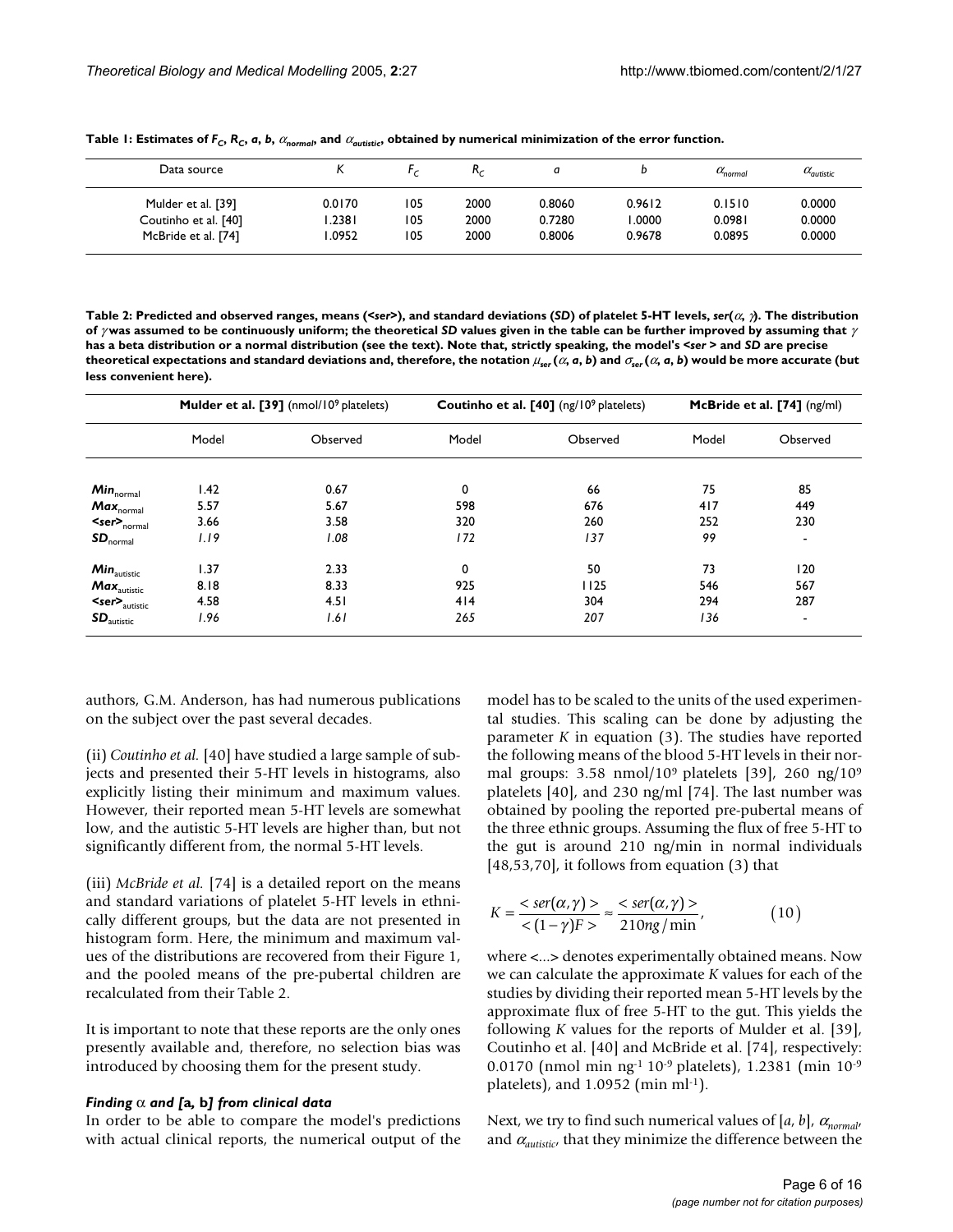predicted and observed levels of blood 5-HT. Suppose that the observed levels of blood 5-HT vary from *Min*OBS to *Max*OBS and that the observed mean of blood 5-HT is <*ser*>OBS. The following error function can then be constructed:

$$
Err = \sum_{i = normal, autistic} (Min_{i_1}^{OBS} - Min_{i_1}^{MDL})^2 + (Max_{i_1}^{OBS} - Max_{i_1}^{MDL})^2 + 4(_{i}^{OBS} - _{i}^{MDL})^2, \quad \ \ (11)
$$

where

$$
Min_i^{MDL} = ser(\alpha_i, b),
$$
\n
$$
(12)
$$
\n
$$
Max_i^{MDL} = ser(\alpha_i, a),
$$
\n
$$
(is)
$$
\n
$$
(is)
$$
\n
$$
(is)
$$
\n
$$
(is)
$$
\n
$$
(is)
$$
\n
$$
(is)
$$
\n
$$
(is)
$$
\n
$$
(is)
$$
\n
$$
(is)
$$
\n
$$
(is)
$$
\n
$$
(is)
$$
\n
$$
(is)
$$
\n
$$
(is)
$$
\n
$$
(is)
$$
\n
$$
(is)
$$
\n
$$
(is)
$$
\n
$$
(is)
$$
\n
$$
(is)
$$
\n
$$
(is)
$$
\n
$$
(is)
$$
\n
$$
(is)
$$
\n
$$
(is)
$$
\n
$$
(is)
$$
\n
$$
(is)
$$
\n
$$
(is)
$$
\n
$$
(is)
$$
\n
$$
(is)
$$
\n
$$
(is)
$$
\n
$$
(is)
$$
\n
$$
(is)
$$
\n
$$
(is)
$$
\n
$$
(is)
$$
\n
$$
(is)
$$
\n
$$
(is)
$$
\n
$$
(is)
$$
\n
$$
(is)
$$
\n
$$
(is)
$$
\n
$$
(is)
$$
\n
$$
(is)
$$
\n
$$
(is)
$$
\n
$$
(is)
$$
\n
$$
(
$$

and *i* = *normal*, *autistic*.

Note that, compared with the mismatch between the predicted and observed ranges of the distributions, the mismatch between the predicted and observed means is penalized "twice as much", because observed means are likely to be more accurate than observed minimal and maximal values.

This error function was numerically minimized by using the standard Nelder-Mead (downhill simplex) and differential evolution methods [75] implemented in Mathematica's *NMinimize* function (Wolfram Research, Inc.). Since the values of  $R_C$  and  $F_C$  may be approximated from published studies but are not necessarily accurate, *R<sub>C</sub>* was centered at 3000 ng/min based on a published estimate [53] and was allowed to vary  $\pm$  33%, whereas the value of  $F_C$  was centered at 210 ng/min based on published estimates [48,53,70] and was allowed to vary  $\pm$  50% (more variation was allowed for  $F_C$  because less is known about its actual value). No constraints were set for the interval [*a*, *b*] (i.e.,  $0 \le a < b \le 1$ ). The variables  $\alpha_{normal}$  and  $\alpha_{autistic}$  were allowed to vary from 0 to 5 and no *a priori* assumptions were made about their relative values (i.e., both  $\alpha_{normal}$ )  $>\!\alpha_{antisitic}$  and  $\alpha_{normal} \!\leq\! \alpha_{autistic}$  were allowed). It can be shown that the system (equations  $(1)$  and  $(2)$ ) is stable if  $0 \leq \alpha \lt F_C(2 - \gamma)/[R_C(1 - \gamma)]$ . Since the system should be stable for any  $\gamma \in [a, b]$  and  $[a, b]$  is likely to contain the point  $\gamma \approx 0.99$  [60] or  $\gamma \approx 0.93$  [48], choosing  $\alpha$  between 0 and 5 allows the optimization procedure to use virtually any value of  $\alpha$  where the system maintains stability.

The numerical values of the model's parameters ( $\alpha_{normal}$ ,  $\alpha_{\text{autistic'}}$  [a, b],  $F_C$ , and  $R_C$ ) that minimized the error function are given in Table 1. Note that all three clinical studies yielded similar sets of values. Most importantly, the minimization algorithms yielded the best match between

the model and the clinical reports when  $\alpha_{\textit{autistic}}$  was virtually zero.

By plugging these obtained values of the parameters into equations  $(12)$ ,  $(13)$ ,  $(14)$  and  $(9)$ , one can obtain the values of 5-HT levels predicted by the model and compare them with the actual observed levels. As shown in Table 2, the predicted values closely match the values observed in Mulder et al. [39] and McBride et al. [74]. The largest mismatch was between the predicted and observed minimal values. The model predicted slightly higher mean 5-HT levels for Coutinho et al. [40] than were actually observed; interestingly, Coutinho et al. [40] have in fact reported unusually low platelet 5-HT levels.

#### *Distribution of* γ *can be approximated by beta and normal distributions*

One advantage of choosing the uniform distribution to represent  $\gamma$  is that it simplifies calculations and allows finding the exact formulae for means and standard deviations. However, the model tends to overestimate the standard deviations of platelet 5-HT levels (Table 2), because in the uniform distribution even extreme γ values occur with same probability as all others. Instead of approximating the distribution of  $\gamma$  as uniform, one may want a distribution of which the probability density function drops off more smoothly near the minimal and maximal values. This can be achieved by replacing the uniform distribution of  $\gamma$  with the beta distribution, the uniform distribution being its special case [76]. The following deals with mathematical technicalities of this replacement. Non-mathematically inclined readers may skip them and go immediately to Figures 4 and 5 referred to at the end of this section.

Note that if the obtained parameter values (Table 1) are plugged into equation (3), the normal and autistic platelet 5-HT levels turn out to depend on  $\gamma$  almost linearly (Fig. 3). This allows "warping" the uniform distribution of  $\gamma$  into a symmetric beta distribution on the same interval, with little effect on the theoretical mean values of  $ser(\alpha, \gamma)$ . Suppose that  $\gamma$  has a symmetric beta distribution on [a, b], whose shape is determined by the parameters *m* and *n*, such that  $m = n$  (if  $m = n = 1$ , the beta distribution becomes the uniform distribution). We can use a Taylor series to formally linearize *ser*( $\alpha$ ,  $\gamma$ ) around  $\gamma_0 = (a + b)/2$  as *ser*( $\alpha$ ,  $\gamma$   $\approx$  *ser*( $\alpha$ ,  $\gamma$ <sub>0</sub>) -  $\lambda$  ( $\gamma$ - $\gamma$ <sub>0</sub>)  $\equiv$  *serL*( $\alpha$ ,  $\gamma$ ),

where 
$$
\lambda = \left(\frac{\partial \text{ser}(\alpha, \gamma)}{\partial \gamma}\right)_{\gamma = \gamma_0} = \frac{KF_C^2 R_C(\alpha + 1)}{(R_C \alpha + \gamma_0 (F_C - R_C \alpha))^2}.
$$
 (15)

Then, keeping in mind that  $\gamma$  has a beta distribution, the standard deviation of *serL*(α, γ) becomes

$$
\sigma_{\text{serL}}(\alpha, a, b, m) = \lambda (b - a) / \sqrt{8m + 4}.
$$
 (16)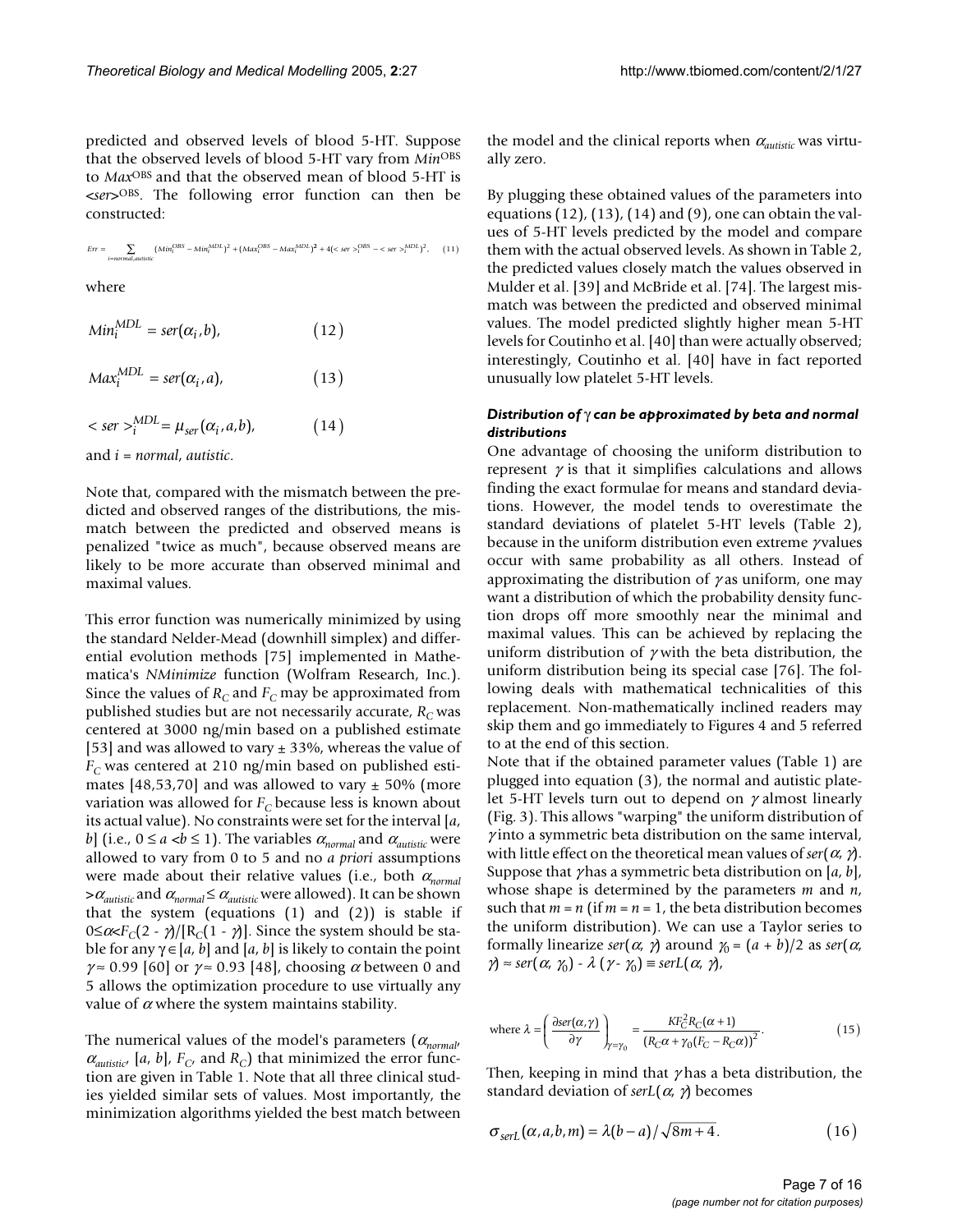

#### **Figure 3**

**Platelet levels plotted with the parameter values derived from published studies**. Platelet 5-HT levels as functions of  $\gamma$  for the data of Mulder et al. [39], Coutinho et al. [40] and McBride et al. [74]. Equation (3) and the estimated parameter values from Table 1 were used. The arrowheads mark the predicted intervals of the  $\gamma$  distributions (Table 1). For comparison, the Y-axes were scaled proportionally to the *K* values of the three studies (Table 1).

Since the values of λ, *a*, and *b* have already been estimated (Table 1), it is now possible to obtain the *m* values that yield such standard deviations of the linearized  $ser(\alpha, \gamma)$ that they precisely match those reported in the clinical studies (Table 2). The following *m* values were obtained for the normal and autistic groups, respectively: 1.2940 and 1.7028 for the data of Mulder et al. [39]; and 1.8308 and 1.8748 for the data of Coutinho et al. [40]. Pooled standard variations were unavailable in McBride et al. [74]. We have earlier assumed that normal and autistic groups have the same  $\gamma$  distribution. Therefore, the actual *m* values can be approximated by 1.50 for Mulder et al. [39] and 1.85 for Coutinho et al. [40].

Likewise,  $\gamma$  can be assumed to have a normal distribution with mean  $(a + b)/2$  and standard deviation  $\sigma$ . Then the standard deviation of *serL*(α, γ) becomes

$$
\sigma_{\text{serL}}(\alpha, a, b, \sigma) = \lambda \sigma, \quad (17)
$$

where  $\lambda$  is the same as in equation (15), and we obtain the following  $\sigma$  values for the normal and autistic groups, respectively: 0.0410 and 0.0370 for the data of Mulder et al. [39]; and 0.0630 and 0.0624 for the data of Coutinho et al. [40]. Therefore the actual  $\sigma$  values can be approximated by 0.04 for Mulder et al. [39] and 0.06 for Coutinho et al. [40].

The model now easily generates "normal" and "autistic" samples of platelet 5-HT levels that closely match the actual reported data (Fig. 4). Most importantly, the switch from the normal distribution to the autistic distribution requires changing only one parameter,  $\alpha$ .

It is not known what normal and autistic distributions would look like if one could sample a very large number of subjects. The model can predict the shape of these distributions by simulating such large sampling (Fig. 5).

#### *Is the 5-HT synthesis rate altered in autism?*

One of the most important questions in autism research is whether the rate of 5-HT synthesis is altered in the brain and gut of autistic individuals. If 5-HT synthesis is altered in the autistic brain, as some studies have suggested [77- 79], this potentially may have a great impact on brain development [80,81] (but caution should be exercised in predicting the extent of these alterations [82]).

The brain 5-HT and the gut 5-HT are synthesized by two different tryptophan hydroxylases [49] that, at least in humans, have different properties and are regulated differently [83]. While the biological factor underlying the parameter  $\alpha$  of the model is hypothesized to play a role in the developing brain (Fig. 1), the model makes no assumptions about its exact function in the brain. In the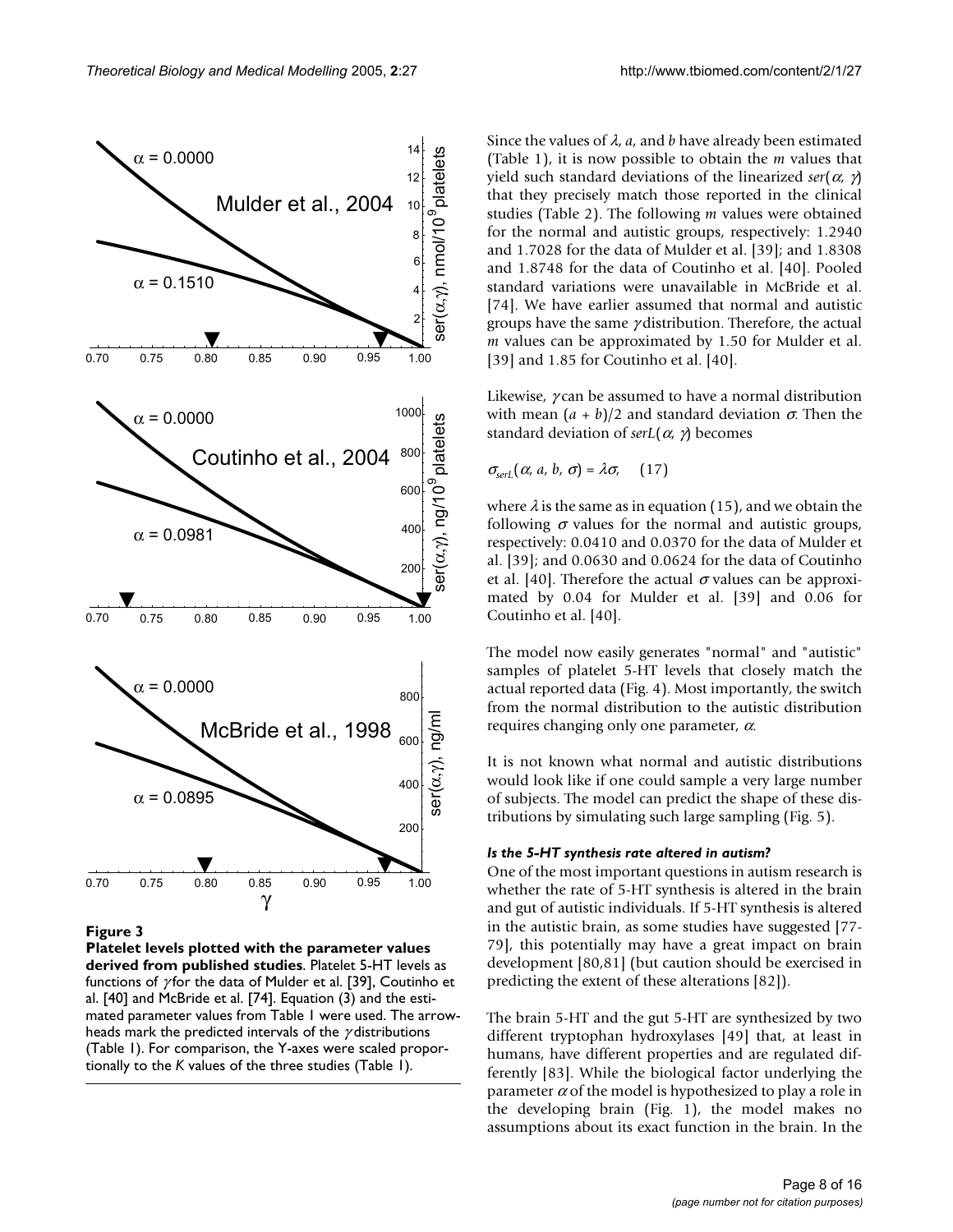

#### **Figure 4**

**Model replicates published data. A, B,** The model's simulation of Mulder et al.'s sampling [39], assuming γ has the beta distribution on the interval [0.8060, 0.9612] with both shape parameters equal to 1.5. The platelet 5-HT levels were calculated by using equation (3), with the values of *K*, *F<sub>C</sub>*, *R<sub>C</sub>*, α<sub>normal</sub> and α<sub>autistic</sub> taken from Table 1. **C**, **D**, The actual data from Mulder et al. [39] (reprinted by permission from Lippincott Williams & Wilkins, modified). In the simulated and actual sampling, 60 normal and 33 autistic subjects were used. Note that the exact appearance of the histograms will vary from sampling to sampling due to the small number of cases in each bin.

brain, it may not regulate 5-HT release from serotonergic neurons and may have a different function (see, for example, Figure 4 of [48]). Therefore, this section focuses only on the 5-HT synthesis and release in the gut.

It is important to note that the model says nothing about the rate of 5-HT synthesis in the gut and rather deals with the rate of 5-HT release from the gut. However, most clinical and experimental studies make no such distinction and, therefore, their relevance to the model is discussed assuming higher 5-HT synthesis rates do lead to higher 5- HT release rates.

It follows from equations (3) and (4) that, at the steady state,

$$
ser(\alpha, \gamma) = -\frac{KF_C}{\alpha R_C}R + KF_C \frac{\alpha + 1}{\alpha},
$$
\n(18)

and that this relationship is independent of  $\gamma$ . This means that if one were to sample any group of individuals and could measure their platelet 5-HT levels and gut 5-HT release rates precisely, the correlation coefficient between these two variables would always be minus one, irrespective of the distribution of  $\gamma$ . In other words, equation (18)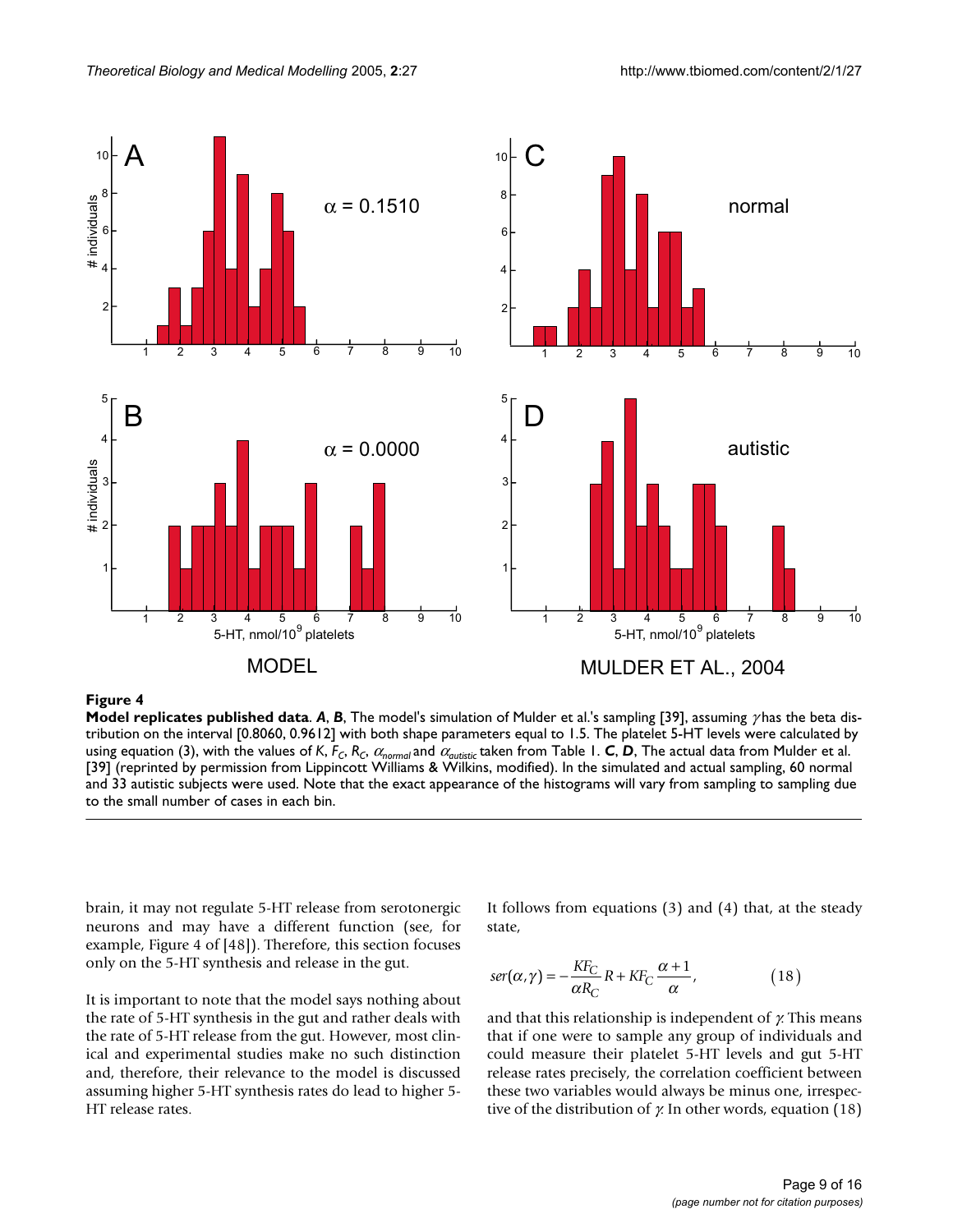

#### Model predicts the shape of the normal and au **Figure 5** tistic distributions of platelet 5-HT levels

**Model predicts the shape of the normal and autistic distributions of platelet 5-HT levels**. Histograms obtained by simulating a sampling of a very large number of normal and autistic individuals (a million subjects in each group). The distribution of γ was assumed to be (*A*, *B*) the beta distribution on the interval [0.8060; 0.9612] with both shape parameters equal to 1.5 (see the text); or (*C*, *D*) the normal (Gaussian) distribution with mean 0.8836 (the midpoint of the interval [0.8060; 0.9612]) and standard deviation 0.04 (see the text). The platelet 5-HT levels were calculated by using equation (3), with the values of *K*, *F<sub>C</sub>*, *R<sub>C</sub>*, α<sub>normal</sub> and α<sub>autistic</sub> taken from Table 1. In a very large sampling, the number of cases in each histogram bin closely approximates the number of cases predicted by the exact probability distribution functions. The Chi-square test confirmed that the normal and autistic distributions predicted by the model may underlie the distributions reported by Mulder et al.

(2004). The following goodness-of-fit results were obtained:  $\chi^2_{10}$  = 12.38 (*P* = 0.26) and  $\chi^2_8$  = 11.29 (*P* = 0.19) for the normal

and autistic groups, respectively, if  $\gamma$ had the beta distribution; and  $\chi^2_{11}$  = 13.36 (*P* = 0.27) and  $\chi^2_8$  = 12.21 (*P* = 0.14) for the normal and autistic groups, respectively, if  $\gamma$ had the normal distribution (bins were pooled if theoretical bins had fewer than 3 cases). It is important that both the normal and autistic distributions had the same underlying distribution of  $\gamma$  and that only one parameter,  $\alpha$ , was needed to switch from the normal distribution to the autistic distribution. Also, compare the histo-

predicts that individuals with higher platelet 5-HT levels should have lower 5-HT release rates.

How can lower 5-HT release rates lead to higher platelet 5- HT levels? Note that, in the model, both the platelet 5-HT levels and the 5-HT release rate are dynamically linked through the 5-HT clearance rate,  $\gamma$ . As  $\gamma$  grows lower, less 5-HT is removed from the system and more of 5-HT is accumulated in blood platelets. At the same time, these

higher 5-HT levels drive down the 5-HT release rate in the gut, as required by equation (1).

Still, it appears that the results of clinical studies are inconsistent with equation (18). Three important findings should be noted:

(i) Minderaa et al. [36] have found no significant correlation between whole blood 5-HT levels and 5-HT synthesis in the gut, measured as the production of urinary 5-HIAA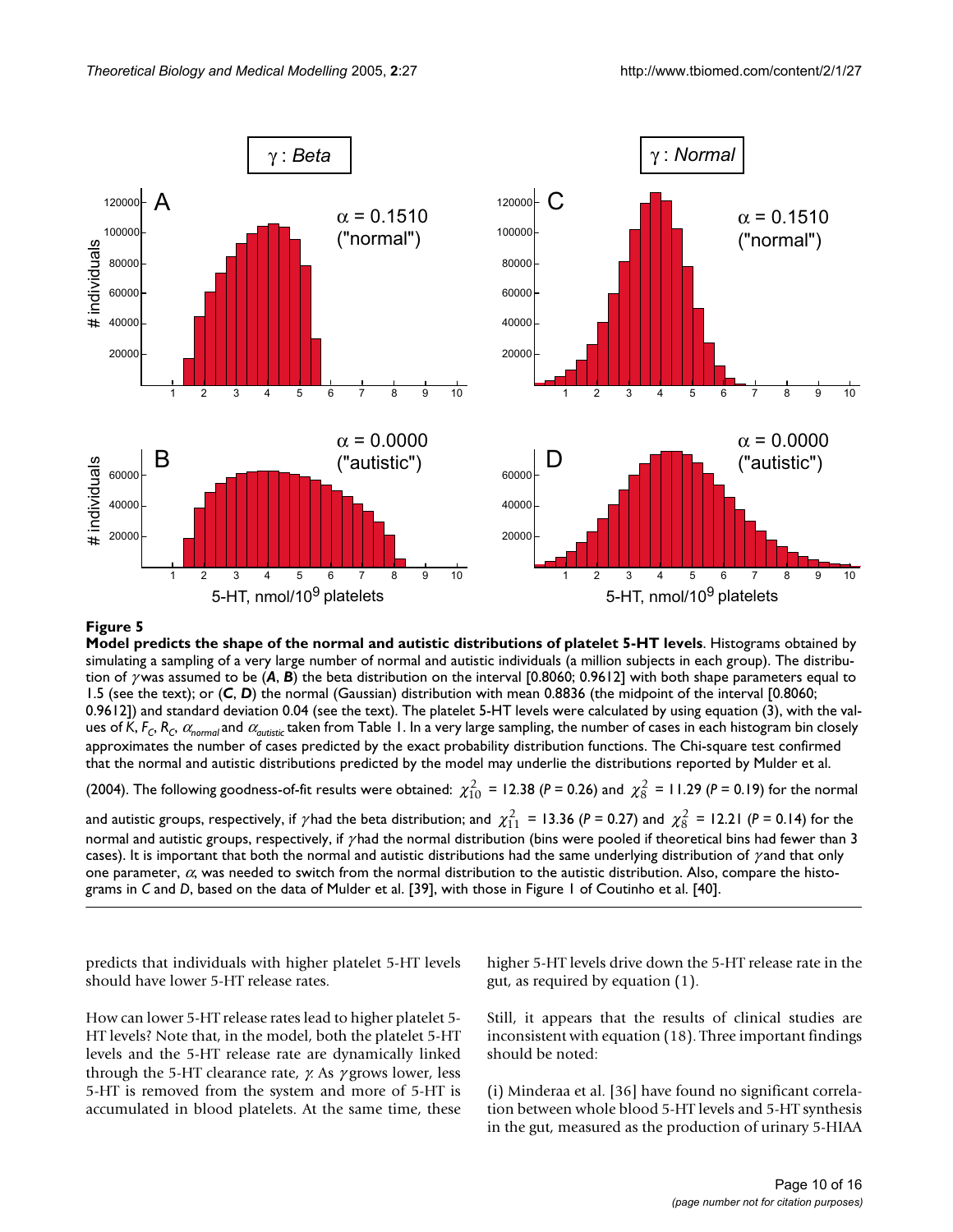[36]. Similar results have been obtained by Launay et al. [84] and other groups (reviewed in [31]).

(ii) Croonenberghs et al. [85] have shown that the 5-HT synthesis in the gut of autistic individuals may be higher than that in normal individuals, at least when subjects are administered 5-hydroxytryptophan (5-HTP), an immediate precursor of 5-HT.

(iii) Carcinoid tumors, derived from gut EC cells, may result in excessive synthesis and release of 5-HT, which in turn may lead to elevated platelet 5-HT levels [86].

A more careful analysis reveals that these findings are not only consistent with the model, but that the model can reconcile some of the apparent contradictions among them:

(i) It follows from the model that the measured correlation between platelet 5-HT levels and 5-HT release rates should be close to zero in autistic groups, even though equation (18) holds.

In fact, we can rewrite equation (18) as

$$
R = -\frac{\alpha R_C}{K F_C} \text{ser}(\alpha, \gamma) + R_C(\alpha + 1). \tag{19}
$$

Now consider two random variables,  $\eta$  and  $\xi$ , that are linearly dependent such that

 $\eta = w\xi + q$ , (20)

where *w* and *q* are constants. It follows from equation (20) that the correlation between them is either -1 or 1, depending on the sign of *w*.

Denote the means of these variables  $\mu_{\eta}$  and  $\mu_{\xi}$ , respectively, and their standard deviations  $\sigma_n$  and  $\sigma_{\xi}$ , respectively. Suppose next that the errors of measurement of  $\eta$ and  $\xi$  are independent random variables  $\varepsilon_n$  and  $\varepsilon_{\xi}$ , such that their expected values are zero and standard deviations are  $\delta_n$  and  $\delta_{\xi}$  respectively. Note that experimentally we can measure only  $\eta^* = \eta + \varepsilon_\eta$  and  $\xi^* = \xi + \varepsilon_\xi$ . The expected values of  $\eta^*$  and  $\xi^*$  are the same as those of  $\eta$  and  $\xi$ . However, the theoretical correlation coefficient between  $\eta^*$ and  $\xi^*$  now becomes

$$
\rho(\eta^*, \xi^*) = \frac{w\sigma_{\xi}^2}{\sqrt{(\sigma_{\xi}^2 + \delta_{\xi}^2)(w^2\sigma_{\xi}^2 + \delta_{\eta}^2)}}
$$
(21)

If the standard deviations of the errors of measurement are small, we obtain  $\rho(\eta^*, \xi^*) \approx \pm 1$ , as expected from equation (20).

Now we return to equation (19). Any experimental measurement of *R* (5-HT release) and *ser*( $\alpha$ ,  $\gamma$ ) (platelet 5-HT levels) will contain a measurement error. Denoting these measured values *ser*<sup>\*</sup>( $\alpha$ ,  $\gamma$ ) and  $R$ <sup>\*</sup>, one obtains from equations (19), (20), and (21) that the correlation coefficient between  $R^*$  and *ser*<sup>\*</sup>( $\alpha$ ,  $\gamma$ ) is

$$
\rho(R^*, ser^*(\alpha, \gamma)) = \frac{w\sigma_{ser}^2}{\sqrt{(\sigma_{ser}^2 + \delta_{ser}^2)(w^2 \sigma_{ser}^2 + \delta_R^2)}},
$$
\n(22)

where

$$
w = -(\alpha R_C)/(K F_C), \quad (23)
$$

 $\sigma_{\text{ser}}$  > 0 is the standard deviation of *ser*( $\alpha$ ,  $\gamma$ ), and  $\delta_{\text{R}}$  > 0 and  $\delta_{\text{ser}} > 0$  are the standard deviations of the errors of measurement of *R* and *ser*( $\alpha$ ,  $\gamma$ ), respectively. The estimated values of *K*,  $F_C$ ,  $R_C$ , and  $\alpha$  can be obtained from Table 1 and the values of  $\sigma_{\text{ser}}$  from Table 2 or from the original published data.

Consider now an autistic group whose  $\alpha \rightarrow 0$  (Table 1). Then, from equation (23),  $w \rightarrow 0$ , and it follows from equation (22) that  $\lim_{w\to 0} \rho(R^*, s e r^*(\alpha, \gamma)) = 0$ .  $\lim_{\Omega} \rho(R^*, s e r^*(\alpha, \gamma)) = 0$ 

(ii) Croonenberghs et al. [85] have recently shown that oral administration of 5-hydroxytryptophan (5-HTP) leads to higher platelet 5-HT levels in autistic patients, and the authors have suggested that the 5-HT synthesis rate may be higher in the gut of autistic subjects compared with normal subjects.

Suppose that the administered 5-HTP is converted to 5- HT at the same rate in both normal and autistic groups. It is likely that the exogenous influx of 5-HTP results in a comparable exogenous influx of 5-HT, because the ratelimiting step in the synthesis of 5-HT is not the 5-HTP conversion to 5-HT, but rather the tryptophan conversion to 5-HTP [87].

Notice that the system is not in its steady state during the experiment and, therefore, we have to use equations (1) and (2), which now should contain the exogenous source of 5-HT. It is straightforward to see that the system then becomes

$$
\frac{R_{n+1} - R_C}{R_C} = \alpha \frac{F_C - (1 - \gamma)F_n}{F_C},
$$
\n
$$
F_{n+1} = (1 - \gamma)F_n + R_{n+1} + R_{EX},
$$
\n(25)

where  $R_{EX}$  is the exogenous flux of 5-HT.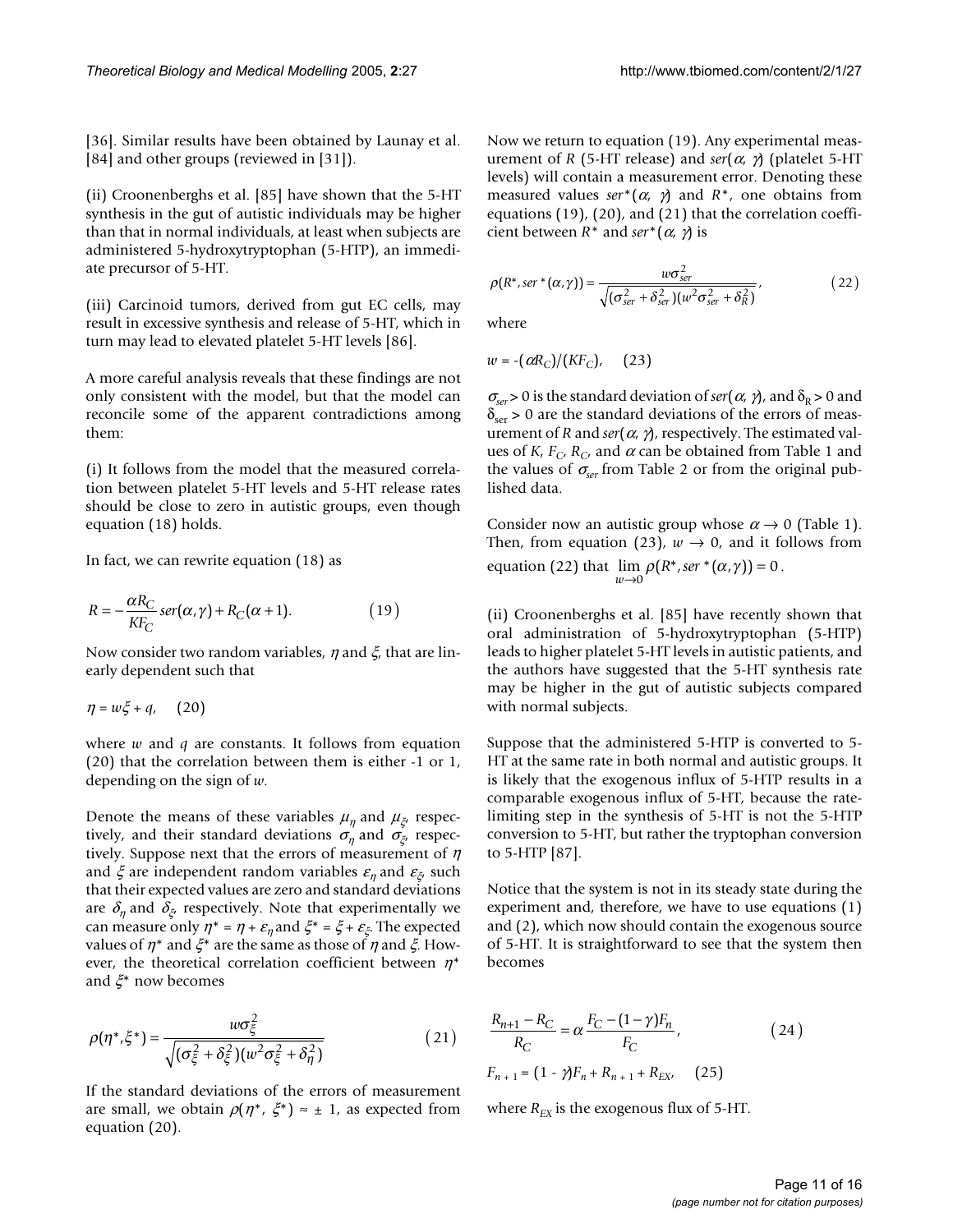

#### An exogenous source of 5-HT elevates platelet 5-HT leve **Figure 6** ls in an autistic group more than in a normal group

**An exogenous source of 5-HT elevates platelet 5-HT levels in an autistic group more than in a normal group**. For the simulation, the initial values of platelet 5-HT levels (*ser*(α, γ)) and 5-HT release rate (*R*) were set at zero and the system developed according to equations (1) and (2). After the system reached its steady state, an exogenous 5-HT source was "turned on"  $(+R_{EX})$  and the system developed according to equations (24) and (25). After 5 steps, the exogenous 5-HT source was "turned off" (-*R<sub>FX</sub>*) and the system developed according to equations (1) and (2) until it returned to its steady state. Each point is the mean of 10,000 simulated individuals whose  $\gamma$  had the beta distribution on the interval [0.8060, 0.9612] (see Table 1) with both shape parameters equal to 1.5 (see the text). Individual plots (not shown) looked essentially the same as the mean plots. The ratio between the autistic and normal platelet 5-HT levels (*A*) at step 7 (at the steady state) is 1.25 and the same ratio at step 13 is 1.35. The numerical values of the parameters were  $K = 0.0170$ ,  $F_c = 105$ ,  $R_c = 2000$ ,  $\alpha_{normal} = 0.1510$ ,  $\alpha_{autistic} =$ 0.0000 (Table 1) and *R<sub>EX</sub>* = 4000. Compare these plots with Figure 1 of Croonenberghs et al. [85].

Solving equations (24) and (25) step-by-step essentially replicates the major finding of Croonenberghs et al. [85] (Fig. 6). However, the model predicts that the higher blood 5-HT levels in autistic subjects are not due to a higher 5-HT synthesis rate, but rather to the failure of their gut to decrease the release of endogenous 5-HT in response to the high concentration of 5-HT caused by the administration of 5-HTP.

(iii) In the case of carcinoid tumors, abnormally large amounts of 5-HT may be released into the blood. It is likely that the normal mechanisms regulating 5-HT release are compromised or absent in carcinoid tumors. Then instead of equations (1) and (2) one can consider only one equation (2), which can be rewritten as

 $F_{n+1} = (1 - \gamma)F_n + R_{CARTNOID}$  (26)

where *R<sub>CARCINOID</sub>* is large and relatively constant. Then, at the steady state,

$$
F = R_{CARCHN OID} / \gamma
$$

and

$$
ser(\alpha, \gamma) = K(1 - \gamma)F \approx KR_{CARCHN OID}\left(\frac{1 - \gamma}{\gamma}\right).
$$
 (27)

It is obvious that in this abnormal case higher 5-HT release rates will lead to higher platelet 5-HT levels, as reported by Kema et al. [86].

#### **Discussion**

The presented model is based on the hypothesis that at least one factor that interferes with normal brain development in autism also participates in the regulation of 5-HT release from enterochromaffin cells. When applied to the data of three published studies, the model predicts that this factor is virtually non-functional in autistic individuals (Table 1).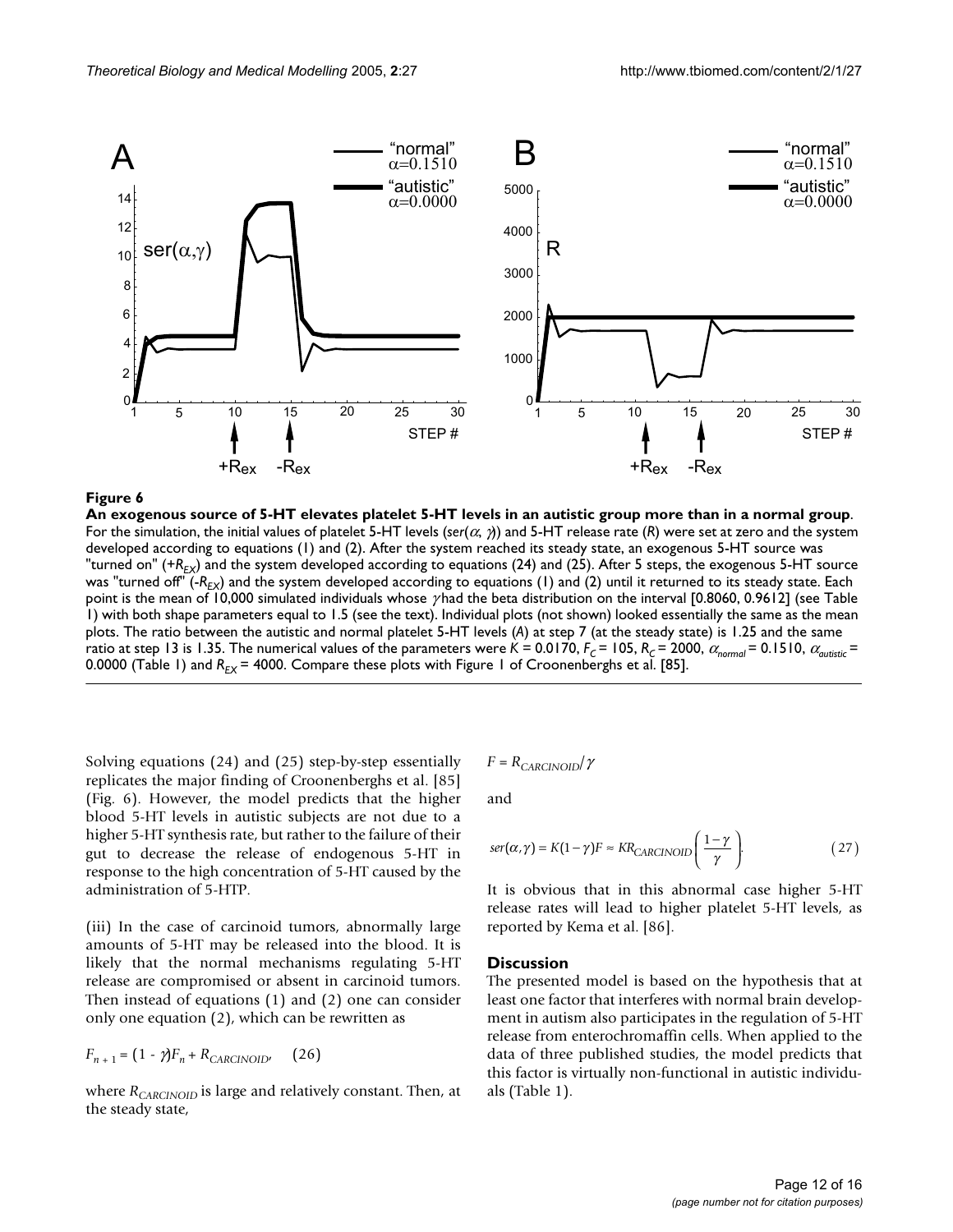Before the biological nature of this factor is discussed, it should be noted that the parameter values obtained for each of the three published studies were virtually the same (Table 1). This underlying consistency of the data is not trivial, since Mulder et al. [39] have suggested that their autistic distribution may be bimodal and thus qualitatively different from the control (normal) distribution, whereas Coutinho et al. [40] have reported a clearly unimodal autistic distribution that so overlapped with the control distribution that their means were not statistically significant. It should also be noted that initially  $\gamma$  was allowed to vary from zero to one, but the numerical optimization based on the published data narrowed this range down to approximately 0.8 – 1.0 (Table 1). This agrees well with actual experimental data. An early study has approximated the dog's  $\gamma$  as 0.99 and shown that the 5-HT clearance by the lungs varies from 0.80 to 0.98 [60]. The mean human  $\gamma$  may be somewhat smaller, because the rate of 5-HT release by gut enterochromaffin cells has been predicted to be around 3000 ng/min [53] and the arterial flow of free 5-HT has been estimated to be around 210 ng/min [48,53,70]. This suggests that, in humans, approximately 93% of free 5-HT is cleared in one circulation and, therefore, the value of  $\gamma$  is close to 0.93. The model predicted similar  $\gamma$  distributions in normal and autistic groups, supporting the hypothesis that the frequencies of SERT and MAO polymorphisms in normal and autistic groups may be the same.

The most significant result is that the factor that regulates 5-HT release from EC cells (represented by the parameter  $\alpha$ ) appears to be virtually non-functional in autistic individuals (Table 1). What is the biological nature of  $\alpha$ ? Evidence suggests that EC cells may express 5-HT<sub>3</sub>, 5-HT<sub>4</sub> and 5-HT<sub>1A</sub> receptors [55,88-90] and that they may also express  $5-HT<sub>2</sub>$  receptors [89]. Some of these receptors appear to be involved in the autoregulation of 5-HT release [89,90]. While one report has failed to find  $5-HT_3$ and  $5-HT_4$  receptor mRNAs in cultured EC cells [91], the regulation of 5-HT release from EC cells may also be indirect, by way of enteric neurons. These neurons are known to express various 5-HT receptors [54,55,92,93] and can control 5-HT release from EC cells by acting on their cholinergic and other receptors [88,94-96].

The model is based on a negative feedback loop. It has been shown that such negative feedback may be mediated by 5-HT<sub>4</sub> receptors expressed by EC cells and that this negative feedback appears to dominate over the positive feedback mediated by  $5-HT_3$  receptors [89,90]. A recent study has suggested that under normal circumstances (as opposed to conditions such as carcinoid tumors) the concentration of endogenous 5-HT may not be high enough to activate  $5$ -HT<sub>4</sub> receptors and alter the  $5$ -HT release from EC cells [89]. At least superficially, this mirrors recent

findings in the brain, where 5-HT<sub>1A</sub> and 5-HT<sub>1B</sub> receptors, long assumed to act as autoreceptors, may not actually be activated by extracellular 5-HT unless its concentration reaches excessive levels [51]. Since precise measurements of 5-HT release in the gut and the brain are difficult, it is more likely that these receptors do control 5-HT release under normal circumstances, but that their effect on 5-HT release is more subtle than we expect. The model's small value of  $\alpha$  appears to predict such subtle regulation.

Can  $5$ -HT<sub>4</sub> receptors be involved in autism? One agonist used to study the effects of  $5-HT_4$  receptors on the  $5-HT_4$ release from EC cells has been 5-methoxytryptamine (5- MT) [89,90], which has high affinity for these receptors [57]. While 5-MT has been reported to inhibit the 5-HT release from EC cells, subcutaneous 5-MT injections in pregnant rats produces pups with autistic-like symptoms [97] and subcutaneous 5-MT injections in pregnant mice may lead to an autistic-like disruption of cortical columns in the pups [11,81]. Normal brain development may be altered if brain  $5-HT<sub>4</sub>$  receptors are compromised, because these receptors appear to be expressed in the marginal zone of the adult human brain [98] and, therefore, may also be expressed in Cajal-Retzius cells of the developing brain. It has been recently shown that an abnormal serotonergic input to Cajal-Retzius cells during development may lead to autistic-like cortical abnormalities [81]. Interestingly, the expression of the  $5$ -HT<sub>4</sub> receptor is very low in the cerebral cortex of the guinea pig [99], suggesting that this receptor may play a specific role in the primate brain. Generally, we are only beginning to understand the role of the  $5-HT<sub>4</sub>$  in brain development, because the human 5-HT<sub>4</sub> receptor gene consists of at least 38 exons and at least eight C-terminal splice variants of the human  $5-HT<sub>4</sub>$  receptor have been described [57].

Other 5-HT receptors, as well as other mechanisms, may be involved both in the regulation of 5-HT release from the gut and in brain development. For example,  $5-HT<sub>1A</sub>$ and  $5-HT<sub>2</sub>$  receptors have been implicated in autism [31,100-102]. As already discussed, these receptors can also regulate the 5-HT release from EC cells. Moreover, 5- MT is a rather non-specific 5-HT receptor agonist [103] and appears to be co-localized with 5-HT in most brain neurons [104]. Therefore, some of its effects may be produced by its acting on a few types of 5-HT receptors at the same time, both in the gut and the brain.

The model assumes that the 5-HT clearance rate  $(\gamma)$  and the gain of 5-HT release  $(\alpha)$  are independent. Generally, the expression of neurotransmitter receptors or their sensitivity can dynamically change depending on the availability of the neurotransmitter. For example, gut  $5-HT_3$ receptors undergo structural and functional changes in SERT-knockout mice [105] and 5-HT<sub>1A</sub> receptors in the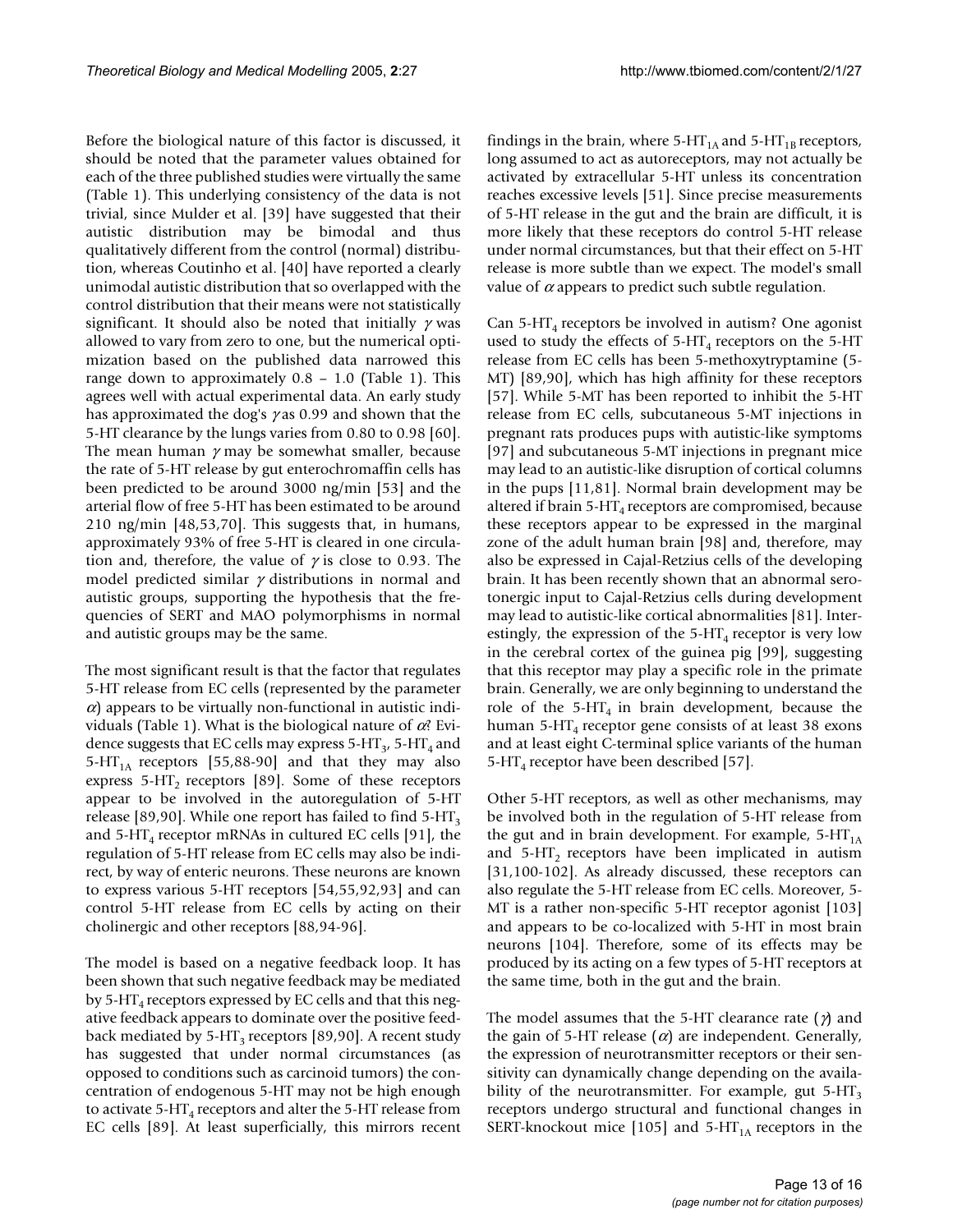human brain have different affinities in individuals with different SERT polymorphic variants [106]. These and other related findings are likely to become indispensable for understanding the platelet hyperserotonemia of autism; unfortunately, too little information is currently available for quantitative modeling of these relationships.

Intriguingly,  $\alpha$  may be represented by biological mechanisms other than 5-HT receptors. For example, adenosine and ATP may modulate the 5-HT release from human EC cells [107,108] and ATP also activates microglia in the brain [109]. A study, called by some researchers "the most important postmortem study of autism to date" [110], has found an abnormal activation of microglia in autistic brains [111].

It should be noted in conclusion that the mathematical framework of the model allows it to be modified so that it no longer depends on free 5-HT in the blood. In fact, one could conceivably build a model where 5-HT is released by EC cells, cleared by SERT-expressing cells locally, and where the remaining extracellular 5-HT acts on the mechanisms controlling 5-HT release from EC cells, without leaving the gut. Assuming  $\gamma$  now denotes the local clearance and  $\alpha$  is the gain of the 5-HT release, one again may arrive at a system of equations similar to equations (1) and (2).

#### **Conclusion**

The origin of autism is as much a conceptual problem as it is experimental. The theoretical approach introduced here brings together information on the "central" and "peripheral" 5-HT and offers new insights into early abnormalities of the developing autistic brain that may otherwise escape direct experimental detection.

## **Methods**

All symbolic and numerical calculations were done in Mathematica 5.0.0, 5.0.1, 5.1.0, or 5.1.1 (Wolfram Research, Inc.). Where the numerical minimization of the error function produced different sets of numerical values in different releases of Mathematica, the values that yielded the smallest error were used (for the purpose of this study, Mathematica 5.1.1 was superior to the earlier releases). The figures were generated in Mathematica and prepared for publication in Adobe Illustrator 10 or CS (Adobe Systems, Inc.).

## **Competing interests**

The author(s) declare that they have no competing interests.

#### **Authors' contributions**

SJ conceived of and carried out the presented study.

#### **Acknowledgements**

I thank Dr. P. Rakic and the National Alliance for Autism Research (NAAR) for their financial support, the anonymous reviewers for their valuable suggestions, and Dr. G.M. Anderson, Dr. A.E. Ayoub and Michael Fischer for their comments on the revised manuscript. I also thank Vaiva, my inspiration.

#### **References**

- 1. Williams RS, Hauser SL, Purpura DP, DeLong GR, Swisher CN: **Autism and mental retardation: neuropathologic studies [performed in four retarded persons with autistic behavior.](http://www.ncbi.nlm.nih.gov/entrez/query.fcgi?cmd=Retrieve&db=PubMed&dopt=Abstract&list_uids=7447762)** *Arch Neurol* 1980, **37:**749-753.
- 2. Ritvo ER, Freeman BJ, Scheibel AB, Duong T, Robinson H, Guthrie D, Ritvo A: **[Lower Purkinje cell counts in the cerebella of four](http://www.ncbi.nlm.nih.gov/entrez/query.fcgi?cmd=Retrieve&db=PubMed&dopt=Abstract&list_uids=3717426) [autistic subjects: initial findings of the UCLA-NSAC Autopsy](http://www.ncbi.nlm.nih.gov/entrez/query.fcgi?cmd=Retrieve&db=PubMed&dopt=Abstract&list_uids=3717426) [Research Report.](http://www.ncbi.nlm.nih.gov/entrez/query.fcgi?cmd=Retrieve&db=PubMed&dopt=Abstract&list_uids=3717426)** *Am J Psychiatry* 1986, **143:**862-866.
- 3. Kern JK: **[Purkinje cell vulnerability and autism: a possible eti](http://www.ncbi.nlm.nih.gov/entrez/query.fcgi?cmd=Retrieve&db=PubMed&dopt=Abstract&list_uids=12907269)[ological connection.](http://www.ncbi.nlm.nih.gov/entrez/query.fcgi?cmd=Retrieve&db=PubMed&dopt=Abstract&list_uids=12907269)** *Brain Dev* 2003, **25:**377-382.
- 4. Woodhouse W, Bailey A, Rutter M, Bolton P, Baird G, Le CA: **[Head](http://www.ncbi.nlm.nih.gov/entrez/query.fcgi?cmd=Retrieve&db=PubMed&dopt=Abstract&list_uids=8894947) [circumference in autism and other pervasive developmental](http://www.ncbi.nlm.nih.gov/entrez/query.fcgi?cmd=Retrieve&db=PubMed&dopt=Abstract&list_uids=8894947) [disorders.](http://www.ncbi.nlm.nih.gov/entrez/query.fcgi?cmd=Retrieve&db=PubMed&dopt=Abstract&list_uids=8894947)** *J Child Psychol Psychiatry* 1996, **37:**665-671.
- 5. Courchesne E, Karns CM, Davis HR, Ziccardi R, Carper RA, Tigue ZD, Chisum HJ, Moses P, Pierce K, Lord C, Lincoln AJ, Pizzo S, Schreibman L, Haas RH, Akshoomoff NA, Courchesne RY: **[Unusual](http://www.ncbi.nlm.nih.gov/entrez/query.fcgi?cmd=Retrieve&db=PubMed&dopt=Abstract&list_uids=11468308) [brain growth patterns in early life in patients with autistic](http://www.ncbi.nlm.nih.gov/entrez/query.fcgi?cmd=Retrieve&db=PubMed&dopt=Abstract&list_uids=11468308) [disorder: an MRI study.](http://www.ncbi.nlm.nih.gov/entrez/query.fcgi?cmd=Retrieve&db=PubMed&dopt=Abstract&list_uids=11468308)** *Neurology* 2001, **57:**245-254.
- 6. Aylward EH, Minshew NJ, Field K, Sparks BF, Singh N: **[Effects of age](http://www.ncbi.nlm.nih.gov/entrez/query.fcgi?cmd=Retrieve&db=PubMed&dopt=Abstract&list_uids=12136053) [on brain volume and head circumference in autism.](http://www.ncbi.nlm.nih.gov/entrez/query.fcgi?cmd=Retrieve&db=PubMed&dopt=Abstract&list_uids=12136053)** *Neurology* 2002, **59:**175-183.
- 7. Courchesne E, Carper R, Akshoomoff N: **[Evidence of brain over](http://www.ncbi.nlm.nih.gov/entrez/query.fcgi?cmd=Retrieve&db=PubMed&dopt=Abstract&list_uids=12865374)[growth in the first year of life in autism.](http://www.ncbi.nlm.nih.gov/entrez/query.fcgi?cmd=Retrieve&db=PubMed&dopt=Abstract&list_uids=12865374)** *JAMA* 2003, **290:**337-344.
- 8. Carper RA, Moses P, Tigue ZD, Courchesne E: **[Cerebral lobes in](http://www.ncbi.nlm.nih.gov/entrez/query.fcgi?cmd=Retrieve&db=PubMed&dopt=Abstract&list_uids=12202091) [autism: early hyperplasia and abnormal age effects.](http://www.ncbi.nlm.nih.gov/entrez/query.fcgi?cmd=Retrieve&db=PubMed&dopt=Abstract&list_uids=12202091)** *Neuroimage* 2002, **16:**1038-1051.
- 9. Carper RA, Courchesne E: **[Inverse correlation between frontal](http://www.ncbi.nlm.nih.gov/entrez/query.fcgi?cmd=Retrieve&db=PubMed&dopt=Abstract&list_uids=10734014) [lobe and cerebellum sizes in children with autism.](http://www.ncbi.nlm.nih.gov/entrez/query.fcgi?cmd=Retrieve&db=PubMed&dopt=Abstract&list_uids=10734014)** *Brain* 2000, **123 ( Pt 4):**836-844.
- 10. Casanova MF, Buxhoeveden DP, Brown C: **[Clinical and macro](http://www.ncbi.nlm.nih.gov/entrez/query.fcgi?cmd=Retrieve&db=PubMed&dopt=Abstract&list_uids=12503647)[scopic correlates of minicolumnar pathology in autism.](http://www.ncbi.nlm.nih.gov/entrez/query.fcgi?cmd=Retrieve&db=PubMed&dopt=Abstract&list_uids=12503647)** *J Child Neurol* 2002, **17:**692-695.
- 11. Casanova MF, Buxhoeveden DP, Switala AE, Roy E: **[Minicolumnar](http://www.ncbi.nlm.nih.gov/entrez/query.fcgi?cmd=Retrieve&db=PubMed&dopt=Abstract&list_uids=11839843) [pathology in autism.](http://www.ncbi.nlm.nih.gov/entrez/query.fcgi?cmd=Retrieve&db=PubMed&dopt=Abstract&list_uids=11839843)** *Neurology* 2002, **58:**428-432.
- 12. Casanova MF, Buxhoeveden D, Gomez J: **[Disruption in the inhibi](http://www.ncbi.nlm.nih.gov/entrez/query.fcgi?cmd=Retrieve&db=PubMed&dopt=Abstract&list_uids=14678582)[tory architecture of the cell minicolumn: implications for](http://www.ncbi.nlm.nih.gov/entrez/query.fcgi?cmd=Retrieve&db=PubMed&dopt=Abstract&list_uids=14678582) [autisim.](http://www.ncbi.nlm.nih.gov/entrez/query.fcgi?cmd=Retrieve&db=PubMed&dopt=Abstract&list_uids=14678582)** *Neuroscientist* 2003, **9:**496-507.
- 13. Casanova MF: **[White matter volume increase and minicol](http://www.ncbi.nlm.nih.gov/entrez/query.fcgi?cmd=Retrieve&db=PubMed&dopt=Abstract&list_uids=15349878)[umns in autism.](http://www.ncbi.nlm.nih.gov/entrez/query.fcgi?cmd=Retrieve&db=PubMed&dopt=Abstract&list_uids=15349878)** *Ann Neurol* 2004, **56:**453.
- 14. Raymond GV, Bauman ML, Kemper TL: **[Hippocampus in autism:](http://www.ncbi.nlm.nih.gov/entrez/query.fcgi?cmd=Retrieve&db=PubMed&dopt=Abstract&list_uids=8773156) [a Golgi analysis.](http://www.ncbi.nlm.nih.gov/entrez/query.fcgi?cmd=Retrieve&db=PubMed&dopt=Abstract&list_uids=8773156)** *Acta Neuropathol (Berl)* 1996, **91:**117-119.
- 15. Blatt GJ, Fitzgerald CM, Guptill JT, Booker AB, Kemper TL, Bauman ML: **[Density and distribution of hippocampal neurotransmit](http://www.ncbi.nlm.nih.gov/entrez/query.fcgi?cmd=Retrieve&db=PubMed&dopt=Abstract&list_uids=11814263)[ter receptors in autism: an autoradiographic study.](http://www.ncbi.nlm.nih.gov/entrez/query.fcgi?cmd=Retrieve&db=PubMed&dopt=Abstract&list_uids=11814263)** *J Autism Dev Disord* 2001, **31:**537-543.
- 16. Kemper TL, Bauman ML: **[Neuropathology of infantile autism.](http://www.ncbi.nlm.nih.gov/entrez/query.fcgi?cmd=Retrieve&db=PubMed&dopt=Abstract&list_uids=12142934)** *Mol Psychiatry* 2002, **7 Suppl 2:**S12-S13.
- 17. Amaral DG, Bauman MD, Schumann CM: **[The amygdala and](http://www.ncbi.nlm.nih.gov/entrez/query.fcgi?cmd=Retrieve&db=PubMed&dopt=Abstract&list_uids=14606694) [autism: implications from non-human primate studies.](http://www.ncbi.nlm.nih.gov/entrez/query.fcgi?cmd=Retrieve&db=PubMed&dopt=Abstract&list_uids=14606694)** *Genes Brain Behav* 2003, **2:**295-302.
- 18. Bauman M, Kemper TL: **[Histoanatomic observations of the](http://www.ncbi.nlm.nih.gov/entrez/query.fcgi?cmd=Retrieve&db=PubMed&dopt=Abstract&list_uids=4000488) [brain in early infantile autism.](http://www.ncbi.nlm.nih.gov/entrez/query.fcgi?cmd=Retrieve&db=PubMed&dopt=Abstract&list_uids=4000488)** *Neurology* 1985, **35:**866-874.
- 19. Schumann CM, Hamstra J, Goodlin-Jones BL, Lotspeich LJ, Kwon H, Buonocore MH, Lammers CR, Reiss AL, Amaral DG: **[The amygdala](http://www.ncbi.nlm.nih.gov/entrez/query.fcgi?cmd=Retrieve&db=PubMed&dopt=Abstract&list_uids=15254095) [is enlarged in children but not adolescents with autism; the](http://www.ncbi.nlm.nih.gov/entrez/query.fcgi?cmd=Retrieve&db=PubMed&dopt=Abstract&list_uids=15254095) [hippocampus is enlarged at all ages.](http://www.ncbi.nlm.nih.gov/entrez/query.fcgi?cmd=Retrieve&db=PubMed&dopt=Abstract&list_uids=15254095)** *J Neurosci* 2004, **24:**6392-6401.
- 20. Rodier PM, Ingram JL, Tisdale B, Nelson S, Romano J: **[Embryologi](http://www.ncbi.nlm.nih.gov/entrez/query.fcgi?cmd=Retrieve&db=PubMed&dopt=Abstract&list_uids=8808733)[cal origin for autism: developmental anomalies of the cranial](http://www.ncbi.nlm.nih.gov/entrez/query.fcgi?cmd=Retrieve&db=PubMed&dopt=Abstract&list_uids=8808733) [nerve motor nuclei.](http://www.ncbi.nlm.nih.gov/entrez/query.fcgi?cmd=Retrieve&db=PubMed&dopt=Abstract&list_uids=8808733)** *J Comp Neurol* 1996, **370:**247-261.
- 21. Rodier PM: **[Converging evidence for brain stem injury in](http://www.ncbi.nlm.nih.gov/entrez/query.fcgi?cmd=Retrieve&db=PubMed&dopt=Abstract&list_uids=12349873) [autism.](http://www.ncbi.nlm.nih.gov/entrez/query.fcgi?cmd=Retrieve&db=PubMed&dopt=Abstract&list_uids=12349873)** *Dev Psychopathol* 2002, **14:**537-557.
- 22. Rodier PM: **[The early origins of autism.](http://www.ncbi.nlm.nih.gov/entrez/query.fcgi?cmd=Retrieve&db=PubMed&dopt=Abstract&list_uids=10710787)** *Sci Am* 2000, **282:**56-63.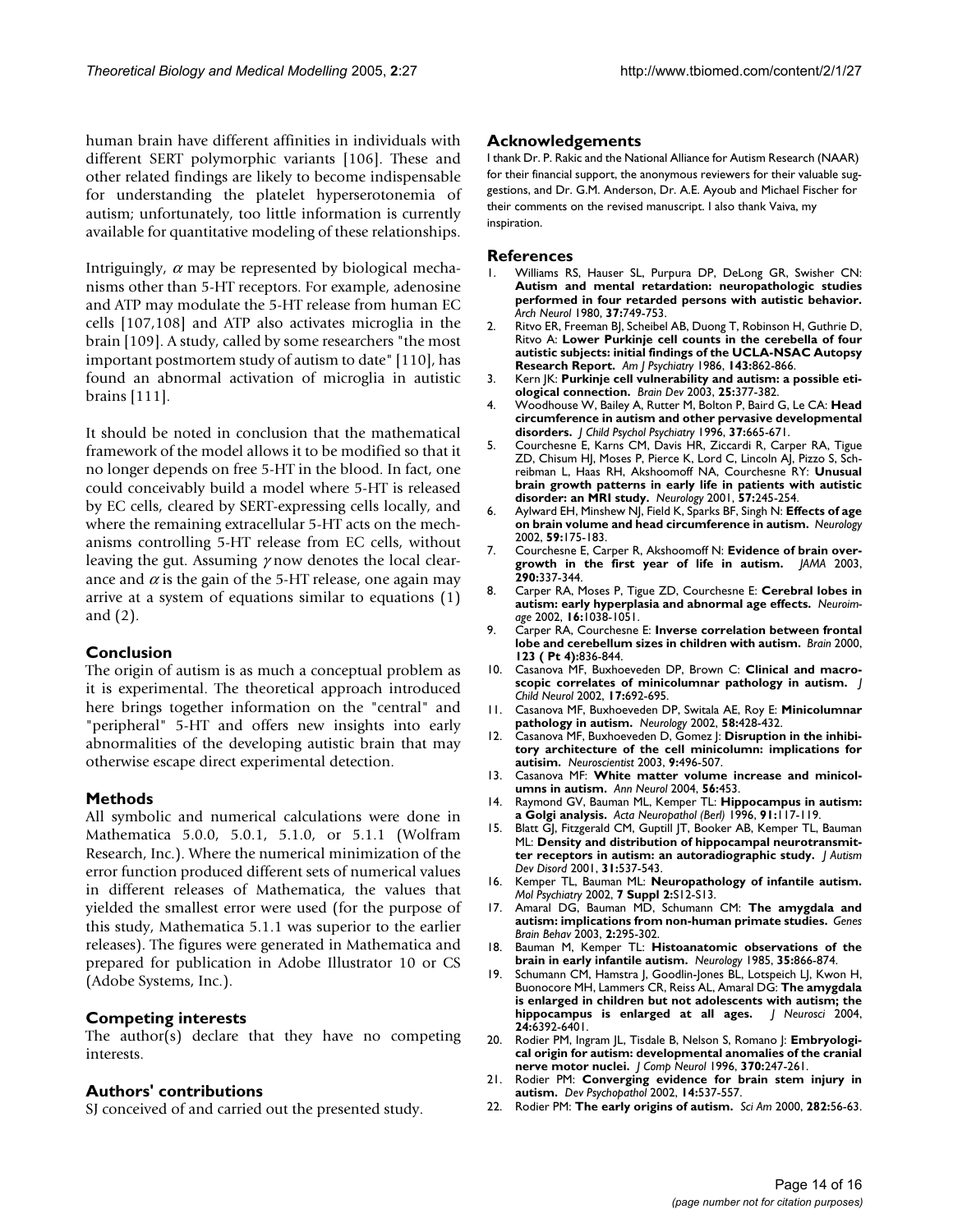- 23. Belmonte MK, Allen G, Beckel-Mitchener A, Boulanger LM, Carper RA, Webb SJ: **[Autism and abnormal development of brain](http://www.ncbi.nlm.nih.gov/entrez/query.fcgi?cmd=Retrieve&db=PubMed&dopt=Abstract&list_uids=15496656) [connectivity.](http://www.ncbi.nlm.nih.gov/entrez/query.fcgi?cmd=Retrieve&db=PubMed&dopt=Abstract&list_uids=15496656)** *J Neurosci* 2004, **24:**9228-9231.
- 24. Palmen SJ, Van EH, Hof PR, Schmitz C: **Neuropathological findings in autism.** *Brain* 2004.
- 25. Courchesne E, Redcay E, Kennedy DP: **[The autistic brain: birth](http://www.ncbi.nlm.nih.gov/entrez/query.fcgi?cmd=Retrieve&db=PubMed&dopt=Abstract&list_uids=15247547) [through adulthood.](http://www.ncbi.nlm.nih.gov/entrez/query.fcgi?cmd=Retrieve&db=PubMed&dopt=Abstract&list_uids=15247547)** *Curr Opin Neurol* 2004, **17:**489-496.
- 26. Chugani DC: **[Serotonin in autism and pediatric epilepsies.](http://www.ncbi.nlm.nih.gov/entrez/query.fcgi?cmd=Retrieve&db=PubMed&dopt=Abstract&list_uids=15362166)** *Ment Retard Dev Disabil Res Rev* 2004, **10:**112-116.
- 27. Duchala CS, Shick HE, Garcia J, Deweese DM, Sun X, Stewart VJ, Macklin WB: **[The toppler mouse: A novel mutant exhibiting](http://www.ncbi.nlm.nih.gov/entrez/query.fcgi?cmd=Retrieve&db=PubMed&dopt=Abstract&list_uids=15248193) [loss of Purkinje cells.](http://www.ncbi.nlm.nih.gov/entrez/query.fcgi?cmd=Retrieve&db=PubMed&dopt=Abstract&list_uids=15248193)** *J Comp Neurol* 2004, **476:**113-129.
- 28. Schain RJ, Freedman DX: **[Studies on 5-hydroxyindole metabo](http://www.ncbi.nlm.nih.gov/entrez/query.fcgi?cmd=Retrieve&db=PubMed&dopt=Abstract&list_uids=13747230)[lism in autistic and other mentally retarded children.](http://www.ncbi.nlm.nih.gov/entrez/query.fcgi?cmd=Retrieve&db=PubMed&dopt=Abstract&list_uids=13747230)** *J Pediatr* 1961, **58:**315-320.
- 29. Hanley HG, Stahl SM, Freedman DX: **[Hyperserotonemia and](http://www.ncbi.nlm.nih.gov/entrez/query.fcgi?cmd=Retrieve&db=PubMed&dopt=Abstract&list_uids=860890) [amine metabolites in autistic and retarded children.](http://www.ncbi.nlm.nih.gov/entrez/query.fcgi?cmd=Retrieve&db=PubMed&dopt=Abstract&list_uids=860890)** *Arch Gen Psychiatry* 1977, **34:**521-531.
- 30. Anderson GM, Freedman DX, Cohen DJ, Volkmar FR, Hoder EL, McPhedran P, Minderaa RB, Hansen CR, Young JG: **[Whole blood](http://www.ncbi.nlm.nih.gov/entrez/query.fcgi?cmd=Retrieve&db=PubMed&dopt=Abstract&list_uids=3436995) [serotonin in autistic and normal subjects.](http://www.ncbi.nlm.nih.gov/entrez/query.fcgi?cmd=Retrieve&db=PubMed&dopt=Abstract&list_uids=3436995)** *J Child Psychol Psychiatry* 1987, **28:**885-900.
- 31. Anderson GM, Horne WC, Chatterjee D, Cohen DJ: **[The hyperse](http://www.ncbi.nlm.nih.gov/entrez/query.fcgi?cmd=Retrieve&db=PubMed&dopt=Abstract&list_uids=2252319)[rotonemia of autism.](http://www.ncbi.nlm.nih.gov/entrez/query.fcgi?cmd=Retrieve&db=PubMed&dopt=Abstract&list_uids=2252319)** *Ann N Y Acad Sci* 1990, **600:**331-340.
- 32. Cook EHJ: **[Brief report: pathophysiology of autism:](http://www.ncbi.nlm.nih.gov/entrez/query.fcgi?cmd=Retrieve&db=PubMed&dopt=Abstract&list_uids=8744489) [neurochemistry.](http://www.ncbi.nlm.nih.gov/entrez/query.fcgi?cmd=Retrieve&db=PubMed&dopt=Abstract&list_uids=8744489)** *J Autism Dev Disord* 1996, **26:**221-225.
- 33. Anderson GM: **[Genetics of childhood disorders: XLV. Autism,](http://www.ncbi.nlm.nih.gov/entrez/query.fcgi?cmd=Retrieve&db=PubMed&dopt=Abstract&list_uids=12447040) [part 4: serotonin in autism.](http://www.ncbi.nlm.nih.gov/entrez/query.fcgi?cmd=Retrieve&db=PubMed&dopt=Abstract&list_uids=12447040)** *J Am Acad Child Adolesc Psychiatry* 2002, **41:**1513-1516.
- 34. Wenzel D, Felgenhauer K: **[The development of the blood-CSF](http://www.ncbi.nlm.nih.gov/entrez/query.fcgi?cmd=Retrieve&db=PubMed&dopt=Abstract&list_uids=60727) [barrier after birth.](http://www.ncbi.nlm.nih.gov/entrez/query.fcgi?cmd=Retrieve&db=PubMed&dopt=Abstract&list_uids=60727)** *Neuropadiatrie* 1976, **7:**175-181.
- 35. Virgintino D, Errede M, Robertson D, Capobianco C, Girolamo F, Vimercati A, Bertossi M, Roncali L: **[Immunolocalization of tight](http://www.ncbi.nlm.nih.gov/entrez/query.fcgi?cmd=Retrieve&db=PubMed&dopt=Abstract&list_uids=15221411) [junction proteins in the adult and developing human brain.](http://www.ncbi.nlm.nih.gov/entrez/query.fcgi?cmd=Retrieve&db=PubMed&dopt=Abstract&list_uids=15221411)** *Histochem Cell Biol* 2004, **122:**51-59.
- 36. Minderaa RB, Anderson GM, Volkmar FR, Akkerhuis GW, Cohen DJ: **[Urinary 5-hydroxyindoleacetic acid and whole blood serot](http://www.ncbi.nlm.nih.gov/entrez/query.fcgi?cmd=Retrieve&db=PubMed&dopt=Abstract&list_uids=2440483)[onin and tryptophan in autistic and normal subjects.](http://www.ncbi.nlm.nih.gov/entrez/query.fcgi?cmd=Retrieve&db=PubMed&dopt=Abstract&list_uids=2440483)** *Biol Psychiatry* 1987, **22:**933-940.
- 37. Baker GR, Sullam PM, Levin J: **[A simple, fluorescent method to](http://www.ncbi.nlm.nih.gov/entrez/query.fcgi?cmd=Retrieve&db=PubMed&dopt=Abstract&list_uids=9298862) [internally label platelets suitable for physiological](http://www.ncbi.nlm.nih.gov/entrez/query.fcgi?cmd=Retrieve&db=PubMed&dopt=Abstract&list_uids=9298862) [measurements.](http://www.ncbi.nlm.nih.gov/entrez/query.fcgi?cmd=Retrieve&db=PubMed&dopt=Abstract&list_uids=9298862)** *Am J Hematol* 1997, **56:**17-25.
- 38. Heyssel RM: **[Determination of human platelet survival utiliz](http://www.ncbi.nlm.nih.gov/entrez/query.fcgi?cmd=Retrieve&db=PubMed&dopt=Abstract&list_uids=13907152)[ing C-14-labeled serotonin.](http://www.ncbi.nlm.nih.gov/entrez/query.fcgi?cmd=Retrieve&db=PubMed&dopt=Abstract&list_uids=13907152)** *J Clin Invest* 1961, **40:**2134-2142.
- 39. Mulder EJ, Anderson GM, Kema IP, De BA, Van Lang ND, Den Boer JA, Minderaa RB: **[Platelet Serotonin Levels in Pervasive Devel](http://www.ncbi.nlm.nih.gov/entrez/query.fcgi?cmd=Retrieve&db=PubMed&dopt=Abstract&list_uids=15187810)[opmental Disorders and Mental Retardation: Diagnostic](http://www.ncbi.nlm.nih.gov/entrez/query.fcgi?cmd=Retrieve&db=PubMed&dopt=Abstract&list_uids=15187810) Group Differences, Within-Group Distribution, and Behav[ioral Correlates.](http://www.ncbi.nlm.nih.gov/entrez/query.fcgi?cmd=Retrieve&db=PubMed&dopt=Abstract&list_uids=15187810)** *J Am Acad Child Adolesc Psychiatry* 2004, **43:**491-499.
- Coutinho AM, Oliveira G, Morgadinho T, Fesel C, Macedo TR, Bento C, Marques C, Ataide A, Miguel T, Borges L, Vicente AM: **[Variants](http://www.ncbi.nlm.nih.gov/entrez/query.fcgi?cmd=Retrieve&db=PubMed&dopt=Abstract&list_uids=15094787) [of the serotonin transporter gene \(SLC6A4\) significantly](http://www.ncbi.nlm.nih.gov/entrez/query.fcgi?cmd=Retrieve&db=PubMed&dopt=Abstract&list_uids=15094787) [contribute to hyperserotonemia in autism.](http://www.ncbi.nlm.nih.gov/entrez/query.fcgi?cmd=Retrieve&db=PubMed&dopt=Abstract&list_uids=15094787)** *Mol Psychiatry* 2004, **9:**264-271.
- 41. Lesch KP, Wolozin BL, Murphy DL, Reiderer P: **[Primary structure](http://www.ncbi.nlm.nih.gov/entrez/query.fcgi?cmd=Retrieve&db=PubMed&dopt=Abstract&list_uids=7684072) [of the human platelet serotonin uptake site: identity with the](http://www.ncbi.nlm.nih.gov/entrez/query.fcgi?cmd=Retrieve&db=PubMed&dopt=Abstract&list_uids=7684072) [brain serotonin transporter.](http://www.ncbi.nlm.nih.gov/entrez/query.fcgi?cmd=Retrieve&db=PubMed&dopt=Abstract&list_uids=7684072)** *J Neurochem* 1993, **60:**2319-2322.
- 42. Cook EHJ, Courchesne R, Lord C, Cox NJ, Yan S, Lincoln A, Haas R, Courchesne E, Leventhal BL: **[Evidence of linkage between the](http://www.ncbi.nlm.nih.gov/entrez/query.fcgi?cmd=Retrieve&db=PubMed&dopt=Abstract&list_uids=9152989) [serotonin transporter and autistic disorder.](http://www.ncbi.nlm.nih.gov/entrez/query.fcgi?cmd=Retrieve&db=PubMed&dopt=Abstract&list_uids=9152989)** *Mol Psychiatry* 1997, **2:**247-250.
- 43. Spielman RS, Ewens WJ: **[The TDT and other family-based tests](http://www.ncbi.nlm.nih.gov/entrez/query.fcgi?cmd=Retrieve&db=PubMed&dopt=Abstract&list_uids=8900224) [for linkage disequilibrium and association.](http://www.ncbi.nlm.nih.gov/entrez/query.fcgi?cmd=Retrieve&db=PubMed&dopt=Abstract&list_uids=8900224)** *Am J Hum Genet* 1996, **59:**983-989.
- 44. McCauley JL, Olson LM, Dowd M, Amin T, Steele A, Blakely RD, Folstein SE, Haines JL, Sutcliffe JS: **Linkage and association analysis at the serotonin transporter (SLC6A4) locus in a rigid-compulsive subset of autism.** *Am J Med Genet* 2004, **127B:**104-112.
- 45. Persico AM, Militerni R, Bravaccio C, Schneider C, Melmed R, Conciatori M, Damiani V, Baldi A, Keller F: **[Lack of association between](http://www.ncbi.nlm.nih.gov/entrez/query.fcgi?cmd=Retrieve&db=PubMed&dopt=Abstract&list_uids=10686565) [serotonin transporter gene promoter variants and autistic](http://www.ncbi.nlm.nih.gov/entrez/query.fcgi?cmd=Retrieve&db=PubMed&dopt=Abstract&list_uids=10686565) [disorder in two ethnically distinct samples.](http://www.ncbi.nlm.nih.gov/entrez/query.fcgi?cmd=Retrieve&db=PubMed&dopt=Abstract&list_uids=10686565)** *Am J Med Genet* 2000, **96:**123-127.
- 46. Betancur C, Corbex M, Spielewoy C, Philippe A, Laplanche JL, Launay JM, Gillberg C, Mouren-Simeoni MC, Hamon M, Giros B, Nosten-Ber-

trand M, Leboyer M: **[Serotonin transporter gene polymor](http://www.ncbi.nlm.nih.gov/entrez/query.fcgi?cmd=Retrieve&db=PubMed&dopt=Abstract&list_uids=11803447)[phisms and hyperserotonemia in autistic disorder.](http://www.ncbi.nlm.nih.gov/entrez/query.fcgi?cmd=Retrieve&db=PubMed&dopt=Abstract&list_uids=11803447)** *Mol Psychiatry* 2002, **7:**67-71.

- 47. Wu S, Guo Y, Jia M, Ruan Y, Shuang M, Liu J, Gong X, Zhang Y, Yang J, Yang X, Zhang D: **[Lack of evidence for association between](http://www.ncbi.nlm.nih.gov/entrez/query.fcgi?cmd=Retrieve&db=PubMed&dopt=Abstract&list_uids=15882779) [the serotonin transporter gene \(SLC6A4\) polymorphisms](http://www.ncbi.nlm.nih.gov/entrez/query.fcgi?cmd=Retrieve&db=PubMed&dopt=Abstract&list_uids=15882779) [and autism in the Chinese trios.](http://www.ncbi.nlm.nih.gov/entrez/query.fcgi?cmd=Retrieve&db=PubMed&dopt=Abstract&list_uids=15882779)** *Neurosci Lett* 2005, **381:**1-5.
- 48. Janusonis S: **[Serotonergic paradoxes of autism replicated in a](http://www.ncbi.nlm.nih.gov/entrez/query.fcgi?cmd=Retrieve&db=PubMed&dopt=Abstract&list_uids=15694691) [simple mathematical model.](http://www.ncbi.nlm.nih.gov/entrez/query.fcgi?cmd=Retrieve&db=PubMed&dopt=Abstract&list_uids=15694691)** *Med Hypotheses* 2005, **64:**742-750.
- 49. Walther DJ, Peter JU, Bashammakh S, Hortnagl H, Voits M, Fink H, Bader M: **[Synthesis of serotonin by a second tryptophan](http://www.ncbi.nlm.nih.gov/entrez/query.fcgi?cmd=Retrieve&db=PubMed&dopt=Abstract&list_uids=12511643) [hydroxylase isoform.](http://www.ncbi.nlm.nih.gov/entrez/query.fcgi?cmd=Retrieve&db=PubMed&dopt=Abstract&list_uids=12511643)** *Science* 2003, **299:**76.
- 50. Gershon MD: **[Review article: serotonin receptors and trans](http://www.ncbi.nlm.nih.gov/entrez/query.fcgi?cmd=Retrieve&db=PubMed&dopt=Abstract&list_uids=15521849)[porters -- roles in normal and abnormal gastrointestinal](http://www.ncbi.nlm.nih.gov/entrez/query.fcgi?cmd=Retrieve&db=PubMed&dopt=Abstract&list_uids=15521849) [motility.](http://www.ncbi.nlm.nih.gov/entrez/query.fcgi?cmd=Retrieve&db=PubMed&dopt=Abstract&list_uids=15521849)** *Aliment Pharmacol Ther* 2004, **20 Suppl 7:**3-14.
- 51. Adell A, Celada P, Abellan MT, Artigas F: **[Origin and functional](http://www.ncbi.nlm.nih.gov/entrez/query.fcgi?cmd=Retrieve&db=PubMed&dopt=Abstract&list_uids=12423765) [role of the extracellular serotonin in the midbrain raphe](http://www.ncbi.nlm.nih.gov/entrez/query.fcgi?cmd=Retrieve&db=PubMed&dopt=Abstract&list_uids=12423765) [nuclei.](http://www.ncbi.nlm.nih.gov/entrez/query.fcgi?cmd=Retrieve&db=PubMed&dopt=Abstract&list_uids=12423765)** *Brain Res Brain Res Rev* 2002, **39:**154-180.
- 52. Jacobs BL, Azmitia EC: **[Structure and function of the brain sero](http://www.ncbi.nlm.nih.gov/entrez/query.fcgi?cmd=Retrieve&db=PubMed&dopt=Abstract&list_uids=1731370)[tonin system.](http://www.ncbi.nlm.nih.gov/entrez/query.fcgi?cmd=Retrieve&db=PubMed&dopt=Abstract&list_uids=1731370)** *Physiol Rev* 1992, **72:**165-229.
- 53. Anderson GM, Stevenson JM, Cohen DJ: **[Steady-state model for](http://www.ncbi.nlm.nih.gov/entrez/query.fcgi?cmd=Retrieve&db=PubMed&dopt=Abstract&list_uids=3657383) [plasma free and platelet serotonin in man.](http://www.ncbi.nlm.nih.gov/entrez/query.fcgi?cmd=Retrieve&db=PubMed&dopt=Abstract&list_uids=3657383)** *Life Sci* 1987, **41:**1777-1785.
- 54. Gershon MD: **[Plasticity in serotonin control mechanisms in](http://www.ncbi.nlm.nih.gov/entrez/query.fcgi?cmd=Retrieve&db=PubMed&dopt=Abstract&list_uids=14644011) [the gut.](http://www.ncbi.nlm.nih.gov/entrez/query.fcgi?cmd=Retrieve&db=PubMed&dopt=Abstract&list_uids=14644011)** *Curr Opin Pharmacol* 2003, **3:**600-607.
- 55. Kirchgessner AL, Liu MT, Raymond JR, Gershon MD: **[Identification](http://www.ncbi.nlm.nih.gov/entrez/query.fcgi?cmd=Retrieve&db=PubMed&dopt=Abstract&list_uids=8820876) [of cells that express 5-hydroxytryptamine1A receptors in](http://www.ncbi.nlm.nih.gov/entrez/query.fcgi?cmd=Retrieve&db=PubMed&dopt=Abstract&list_uids=8820876) [the nervous systems of the bowel and pancreas.](http://www.ncbi.nlm.nih.gov/entrez/query.fcgi?cmd=Retrieve&db=PubMed&dopt=Abstract&list_uids=8820876)** *J Comp Neurol* 1996, **364:**439-455.
- 56. Costall B, Naylor RJ: **[5-HT3 receptors.](http://www.ncbi.nlm.nih.gov/entrez/query.fcgi?cmd=Retrieve&db=PubMed&dopt=Abstract&list_uids=14965242)** *Curr Drug Targets CNS Neurol Disord* 2004, **3:**27-37.
- 57. Bockaert J, Claeysen S, Compan V, Dumuis A: **[5-HT4 receptors.](http://www.ncbi.nlm.nih.gov/entrez/query.fcgi?cmd=Retrieve&db=PubMed&dopt=Abstract&list_uids=14965243)** *Curr Drug Targets CNS Neurol Disord* 2004, **3:**39-51.
- 58. Ramamoorthy S, Bauman AL, Moore KR, Han H, Yang-Feng T, Chang AS, Ganapathy V, Blakely RD: **[Antidepressant- and cocaine-sen](http://www.ncbi.nlm.nih.gov/entrez/query.fcgi?cmd=Retrieve&db=PubMed&dopt=Abstract&list_uids=7681602)[sitive human serotonin transporter: molecular cloning,](http://www.ncbi.nlm.nih.gov/entrez/query.fcgi?cmd=Retrieve&db=PubMed&dopt=Abstract&list_uids=7681602) [expression, and chromosomal localization.](http://www.ncbi.nlm.nih.gov/entrez/query.fcgi?cmd=Retrieve&db=PubMed&dopt=Abstract&list_uids=7681602)** *Proc Natl Acad Sci U S A* 1993, **90:**2542-2546.
- 59. Billett EE: **[Monoamine oxidase \(MAO\) in human peripheral](http://www.ncbi.nlm.nih.gov/entrez/query.fcgi?cmd=Retrieve&db=PubMed&dopt=Abstract&list_uids=14697888) [tissues.](http://www.ncbi.nlm.nih.gov/entrez/query.fcgi?cmd=Retrieve&db=PubMed&dopt=Abstract&list_uids=14697888)** *Neurotoxicology* 2004, **25:**139-148.
- 60. Thomas DP, Vane JR: **[5-hydroxytryptamine in the circulation of](http://www.ncbi.nlm.nih.gov/entrez/query.fcgi?cmd=Retrieve&db=PubMed&dopt=Abstract&list_uids=6053807) [the dog.](http://www.ncbi.nlm.nih.gov/entrez/query.fcgi?cmd=Retrieve&db=PubMed&dopt=Abstract&list_uids=6053807)** *Nature* 1967, **216:**335-338.
- 61. Shiue GG, Choi SR, Fang P, Hou C, Acton PD, Cardi C, Saffer JR, Greenberg JH, Karp JS, Kung HF, Shiue CY: **[N,N-dimethyl-2-\(2](http://www.ncbi.nlm.nih.gov/entrez/query.fcgi?cmd=Retrieve&db=PubMed&dopt=Abstract&list_uids=14660713)** amino-4-(18)F-fluorophenylthio)-benzylamine **ADAM): an improved PET radioligand for serotonin [transporters.](http://www.ncbi.nlm.nih.gov/entrez/query.fcgi?cmd=Retrieve&db=PubMed&dopt=Abstract&list_uids=14660713)** *J Nucl Med* 2003, **44:**1890-1897.
- 62. Lin KJ, Ye XX, Yen TC, Wey SP, Tzen KY, Ting G, Hwang JJ: **[Biodis](http://www.ncbi.nlm.nih.gov/entrez/query.fcgi?cmd=Retrieve&db=PubMed&dopt=Abstract&list_uids=12234588)[tribution study of \[\(123\)I\] ADAM in mice: correlation with](http://www.ncbi.nlm.nih.gov/entrez/query.fcgi?cmd=Retrieve&db=PubMed&dopt=Abstract&list_uids=12234588) [whole body autoradiography.](http://www.ncbi.nlm.nih.gov/entrez/query.fcgi?cmd=Retrieve&db=PubMed&dopt=Abstract&list_uids=12234588)** *Nucl Med Biol* 2002, **29:**643-650.
- 63. Cohen IL, Liu X, Schutz C, White BN, Jenkins EC, Brown WT, Holden JJ: **[Association of autism severity with a monoamine oxidase](http://www.ncbi.nlm.nih.gov/entrez/query.fcgi?cmd=Retrieve&db=PubMed&dopt=Abstract&list_uids=12919132) [A functional polymorphism.](http://www.ncbi.nlm.nih.gov/entrez/query.fcgi?cmd=Retrieve&db=PubMed&dopt=Abstract&list_uids=12919132)** *Clin Genet* 2003, **64:**190-197.
- 64. Jones MB, Palmour RM, Zwaigenbaum L, Szatmari P: **Modifier effects in autism at the MAO-A and DBH loci.** *Am J Med Genet* 2004, **126B:**58-65.
- 65. Filic V, Vladic A, Stefulj J, Cicin-Sain L, Balija M, Sucic Z, Jernej B: **[Monoamine oxidases A and B gene polymorphisms in](http://www.ncbi.nlm.nih.gov/entrez/query.fcgi?cmd=Retrieve&db=PubMed&dopt=Abstract&list_uids=15694196) [migraine patients.](http://www.ncbi.nlm.nih.gov/entrez/query.fcgi?cmd=Retrieve&db=PubMed&dopt=Abstract&list_uids=15694196)** *J Neurol Sci* 2005, **228:**149-153.
- 66. Soeby K, Larsen SA, Olsen L, Rasmussen HB, Werge T: **Serotonin transporter: Evolution and impact of polymorphic transcriptional regulation.** *Am J Med Genet B Neuropsychiatr Genet* 2005.
- 67. Chen JX, Pan H, Rothman TP, Wade PR, Gershon MD: **[Guinea pig](http://www.ncbi.nlm.nih.gov/entrez/query.fcgi?cmd=Retrieve&db=PubMed&dopt=Abstract&list_uids=9724254) [5-HT transporter: cloning, expression, distribution, and](http://www.ncbi.nlm.nih.gov/entrez/query.fcgi?cmd=Retrieve&db=PubMed&dopt=Abstract&list_uids=9724254) [function in intestinal sensory reception.](http://www.ncbi.nlm.nih.gov/entrez/query.fcgi?cmd=Retrieve&db=PubMed&dopt=Abstract&list_uids=9724254)** *Am J Physiol* 1998, **275:**G433-G448.
- 68. Grundy D, Schemann M: **[Serotonin in the gut: pretty when it](http://www.ncbi.nlm.nih.gov/entrez/query.fcgi?cmd=Retrieve&db=PubMed&dopt=Abstract&list_uids=15500506) [gets down to the nitty gritty.](http://www.ncbi.nlm.nih.gov/entrez/query.fcgi?cmd=Retrieve&db=PubMed&dopt=Abstract&list_uids=15500506)** *Neurogastroenterol Motil* 2004, **16:**507-509.
- 69. Cash S, Yuste R: **[Linear summation of excitatory inputs by](http://www.ncbi.nlm.nih.gov/entrez/query.fcgi?cmd=Retrieve&db=PubMed&dopt=Abstract&list_uids=10069343) [CA1 pyramidal neurons.](http://www.ncbi.nlm.nih.gov/entrez/query.fcgi?cmd=Retrieve&db=PubMed&dopt=Abstract&list_uids=10069343)** *Neuron* 1999, **22:**383-394.
- 70. Beck O, Wallen NH, Broijersen A, Larsson PT, Hjemdahl P: **[On the](http://www.ncbi.nlm.nih.gov/entrez/query.fcgi?cmd=Retrieve&db=PubMed&dopt=Abstract&list_uids=8216301) [accurate determination of serotonin in human plasma.](http://www.ncbi.nlm.nih.gov/entrez/query.fcgi?cmd=Retrieve&db=PubMed&dopt=Abstract&list_uids=8216301)** *Biochem Biophys Res Commun* 1993, **196:**260-266.